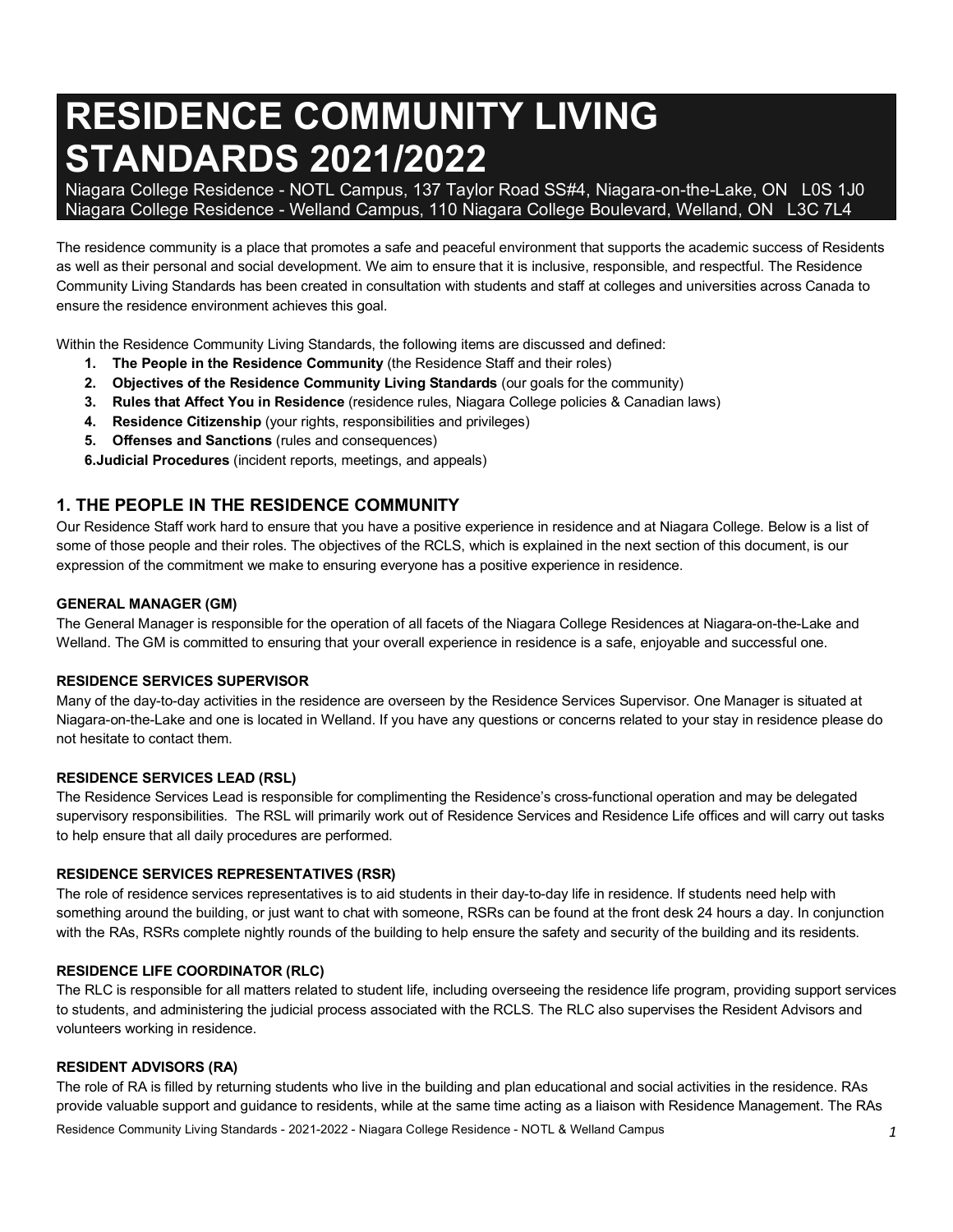complete nightly rounds of the building and are available through the Residence Life Office or the Front Desk. RAs have the tools and knowledge to get you the answers, direction and/or assistance you need, or can simply be someone to talk to.

# **2. OBJECTIVES OF THE RESIDENCE COMMUNITY LIVING STANDARDS**

- **To create a safe, secure, responsible and respectful community** by outlining the positive standards of behaviour expected within the residence community and holding Residents and their Guests accountable for behaviour that violates these standards and encouraging Residents to resolve their community living issues in a mature fashion.
- **To create an environment conducive to academic success** by promoting behaviour among Residents and their Guests that creates an effective learning environment.
- **To create an environment conducive to personal growth and development** by educating Residents about the effect that their choices may have on themselves and others around them and providing Residents with an opportunity to learn from their behaviour.
- **To create a fair environment** by following the Principles of Natural Justice and Procedural Fairness and clearly defining the standards and processes that Residents, Guests and Staff are expected to follow.

# **3. RULES THAT AFFECT YOU IN RESIDENCE**

 Residence policies and procedures are set guidelines for students that live in residence on Niagara College's campus. These are detailed in the Student Residence Agreement, the residence website, and the RCLS. Niagara College practices are related to an individual's status as a student of Niagara College and their behaviour on campus, which includes residence. Therefore, as a residence student your actions in residence can also affect your status with the College.

 Municipal, Provincial and Federal laws and by-laws are related to you being a citizen in the city, province and country. The standards outlined by Residence and Niagara College are informed by these laws. Residence and Niagara College Staff aim to ensure that all of these standards of behaviour are respected and maintained.

 Normally the Residence policies and procedures and Niagara College's policies and procedures act independently of one another. However, Residence shares all reports alleging RCLS violations with Niagara College. In situations that create a concern for the safety and security of students in residence and on campus, all important information will be shared between appropriate Residence and Niagara College officials. In serious cases, allegation(s) may be investigated by both the Residence and Niagara College and the student will be subject to the sanctions under both sets of policies and procedures.

 For more information about Residence and Niagara College practices please refer to the Niagara College Practices website, [www.niagaracollege.ca/practices,](www.niagaracollege.ca/practices) for details about:

- Student Rights and Responsibilities
- Student Discipline Associated with Disruptive Behaviour

## **SCOPE & APPLICATION**

The RCLS apply to all Residents and their Guests. They are in effect:

- (a) on Residence property, including in all Residence buildings and the grounds of the Residence;
- (b) at off-campus events sponsored by Residence or a recognized student leadership group in residence;
- (c) when the conduct of a Resident has a substantial link to Niagara College, direct implications for the proper functioning of Residence; the well-being of Residents; the educational mission of Niagara College; or the interests or reputation of Residence and/or Niagara College. This includes any behaviour observed or carried out through an online medium, by using text, audio, video or images,

 including but not limited to Facebook, YouTube, Instagram, and Twitter will be treated as an Offense detailed within these standards.

## **AUTHORITY**

 The RCLS is intended to be clear to all readers. If you have a question, consult a Residence Staff member, as they have the authority to interpret the Standards.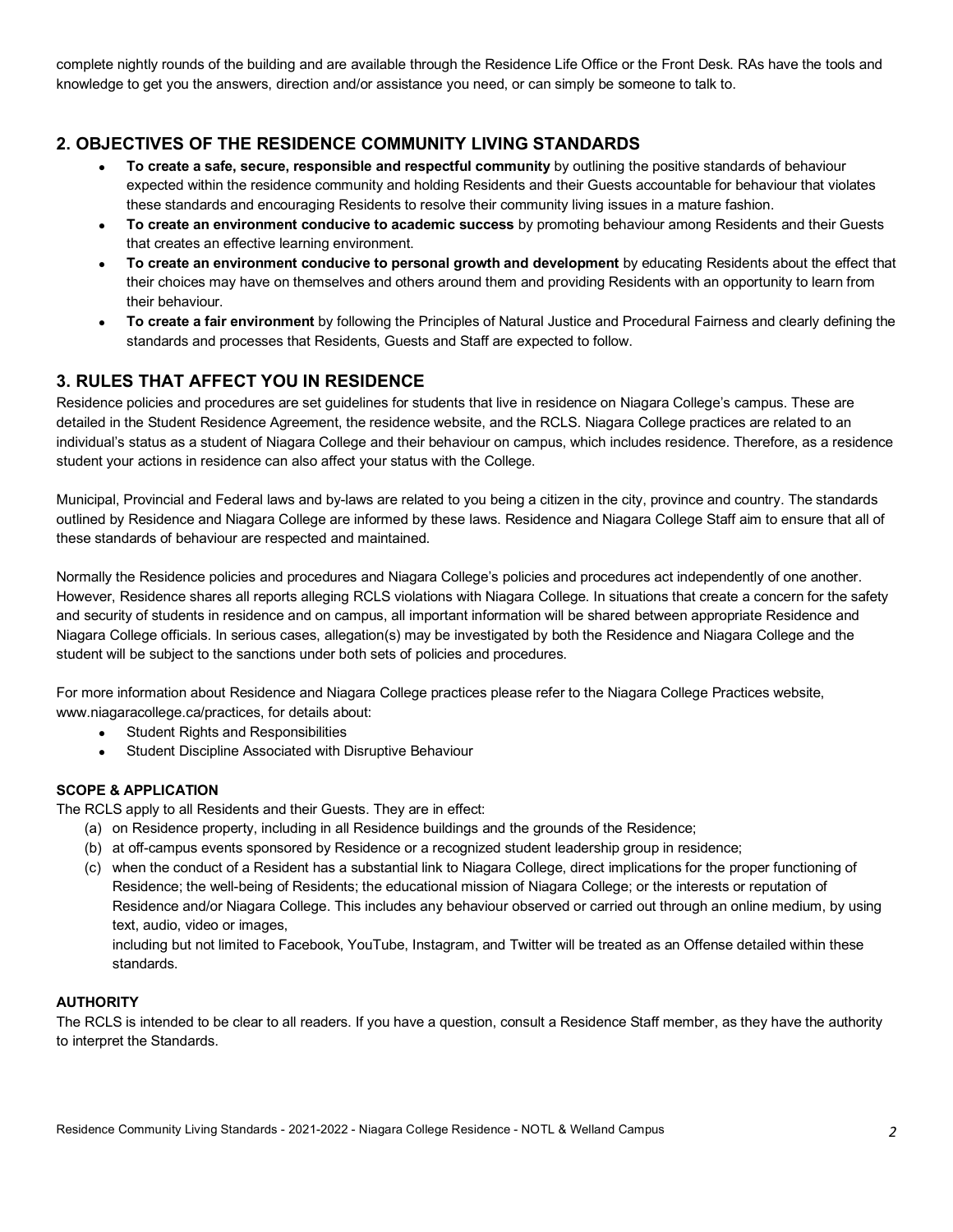The RCLS attempts to identify a range of behaviours that constitute Offenses. Residence reserves the right, in extraordinary circumstances, to identify and sanction conduct that may not be specifically described, but which clearly does not support the stated Objectives of the RCLS or Niagara College Practices.

## **PROTECTION OF PRIVACY**

 Residence respects the privacy and personal information of residence students and will comply with the Freedom of Information and Protection of Privacy Act regarding the gathering, retention, safeguarding and disposal of personal information. All concerning behaviours and allegations of offenses documented in Residence Reports will be made available to the Resident, Campus Security and the Office of the Director of Student Services as guided by legislation, upon request. All Residence reports, files and records, both paper-based and electronic, will be kept for a minimum of seven (7) years after the termination of the Student Residence Agreement.

# **4. RESIDENCE CITIZENSHIP**

 You are a citizen of the residence community and a student of Niagara College. You therefore have certain rights and responsibilities. Your privileges are yours to maintain by respecting the rules of Residence and Niagara College. Rights should NOT be confused with Privileges. As a good citizen of our Residence Community, you acknowledge in a responsible way your rights, responsibilities and privileges as well as the rights, responsibilities and privileges of others. We hope that you participate in the community in a positive way and you do your part to create and maintain an environment that encourages academic success and social growth.

## **RESIDENTS' RIGHTS**

Within the Residence Community you, as a Resident, have the right to:

- (a) enjoy the rights and freedoms recognized by law, subject only to restrictions that ensure the welfare and advancement of the Residence Community, as detailed in the RCLS,
- (b) be free from discrimination, on the basis of race, ancestry, religious beliefs, physical ability, marital status, colour, place of origin, gender, mental disability, family status, source of income, age or sexual orientation,
- (c) enjoy an atmosphere intended to remain free from behaviour which is reasonably interpreted as unwelcome; including (but not limited to) remarks, jokes, or actions which demean another person and/or deny individuals their dignity and respect,
- (d) study, work, read and sleep in your unit/suite/room without undue interference from roommates or others,
- (e) occupy your assigned unit/suite/room and use its furniture, effects and services,
- (f) access to your assigned room/unit,
- (g) expect that unit/suite/roommates will respect your personal property,
- (h) expect reasonable cooperation from others when you are sharing common rooms/facilities,
- (i) live in a clean environment, requiring a joint and equitable effort from you and your unit/suite/roommates,
- (j) reasonable privacy from unit/suite/roommates or others,
- (k) have your concerns considered by Residence Staff,
- (l) have all reported offenses investigated in a reasonable amount of time and efficient manner,
- (m) expect confidentiality from Residence Staff with regards to all personal and student conduct related information.

## **RESIDENTS' RESPONSIBILITIES**

 With your rights come corresponding expectations of behaviour within the Residence Community. As a Resident you have the responsibility to:

- (a) read, understand and abide by Niagara College Calendar, codes, practices and regulations, guidelines and processes, including the Student Residence Agreement, the residence website, and the RCLS,
- (b) recognize the authority of all Residence and Niagara Staff acting in the scope of their position and to be responsive and cooperative in all dealings with them,
- (c) treat with respect, civility, courtesy and consideration all Residents, Residence Staff and Niagara College Officials and conduct yourself in a way that permits them to be successful academically and/or perform their duties,
- (d) take all actions associated with good citizenship, including reporting violations of Residence and Niagara College Practices, and taking all reasonable measures to ensure the safety and security of the Residence Community,
- (e) seek help or resources to protect and ensure your personal health, safety and wellbeing, including addressing issues of self- harm which have the potential to occur by action or neglect, including self-abuse, eating disorders, suicide attempts, underage drinking, alcohol abuse or negligence related to health, hygiene or medications,
- (f) attempt to resolve unit/suite/room/community problems on your own before you ask your RA to assist you in this process,
- (g) conduct yourself and contribute in a positive and productive way to the Residence Community through active participation,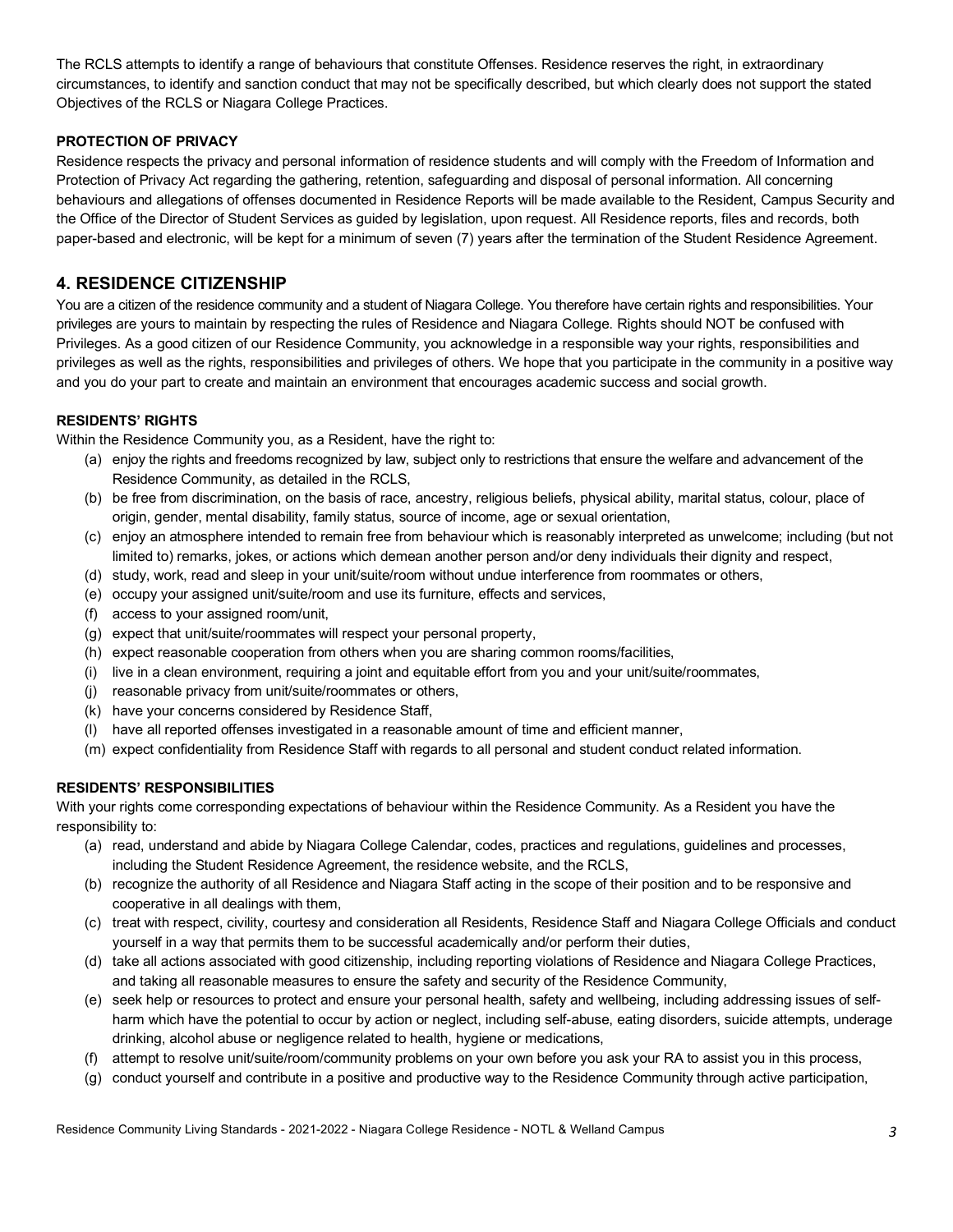- (h) respect the rights, privileges and privacy of your unit/suite/roommates, work with them cooperatively to keep your unit in a clean and tidy condition,
- (i) respect the rights, privileges and property of all other Residents and their Guests, and of the neighbouring community,
- (j) take full responsibility for the conduct of Guests, accompany them at all times within the Residence Complex and ensure that Guests are aware of, and abide by, Residence and Niagara College practices,
- (k) conduct yourself in a way that ensures the Residence facilities and grounds are kept in good condition, including keeping your assigned room and suite common areas in a clean and sanitary condition,
- (l) secure your personal property and obtain personal contents insurance,
- (m) permit Residence or Niagara College Staff or its officers entry when there is a reasonable apprehension of danger or harm, or for the purpose of inspecting the condition of the unit/suite/room and its contents,
- (n) be solely liable to Niagara College for any loss or damage to your room and its furniture, telephone and effects of Niagara College; liable for loss or damage to the public facilities, furniture and equipment of the Residence, including Common Areas; and liable for any damages caused by Guests,
- (o) actively check your mail, voicemail, and email accounts registered with the residence on a regular basis for messages from Residence Staff,
- (p) carry your Niagara College ID and show it when requested by Residence or Niagara College Staff.

## **RESIDENTS' PRIVILEGES**

 Privileges enhance the lifestyle in Residence because they add to the pleasure of the academic and social experience. Privileges are granted to Residents upon arrival, based on the principle that Residents are expected to conduct themselves in accordance with the RCLS. There is an important difference between Rights and Privileges. You can expect your Rights to be respected all the time, and you can maintain Privileges with behaviour in accordance with our RCLS. Privileges can be taken away through the judicial process if conduct does not comply with our RCLS.

## **It is a privilege for you to:**

- (a) live in Residence,
- (b) use the Common Areas and Facilities and their furniture, equipment, effects and services,
- (c) have unit/suite/room assignments to live with your friends,
- (d) to live in Residence in future years,
- (e) consume alcohol within your assigned unit/suite/room or as a guest in another resident's unit/suite/room, and only if you are of the legal drinking age,
- (f) use approved sound broadcast equipment, musical instruments, computer speakers, or subwoofers,
- (g) invite and host Guests in Residence,
- (h) be a Guest in areas outside your assigned room/unit/building and/or enjoy access to the Residence Complex, outside your assigned room/unit/building,
- (i) participate in events and activities facilitated or sanctioned by Residence.

# **5. VIOLATIONS AND SANCTIONS (THE RULES AND CONSEQUENCES)**

 A violation is any unacceptable conduct, action or neglect that violates the RCLS, Student Resident Agreement or Niagara College's policies. Violations are described and classified based on three levels of increasing severity. Sanctions are the consequences for violations, which are described in detail in subsequent sections of the RCLS. At each level of offense and/or after repeated violations the severity of the sanctions will increase.

Level 1 Violations: Actions that interfere with the rights of another individual or community to the peaceful use and enjoyment of their space in Residence. Normal Point Range: 1-3

Level 2 Violations: Actions that create a significant nuisance and/or disturbance to an individual or community and/or repeated level one violations. Normal Point Range: 2-5

Level 3 Violations: Actions that endanger the safety and security of an individual; significantly compromise or damage personal or Residence/Niagara College property; attack the dignity/integrity of an individual; contravene the laws of the land; and/or repeated level two violations. Any Level 3 Offense may warrant an eviction. Normal Point Range: 4-9

## **The Point System**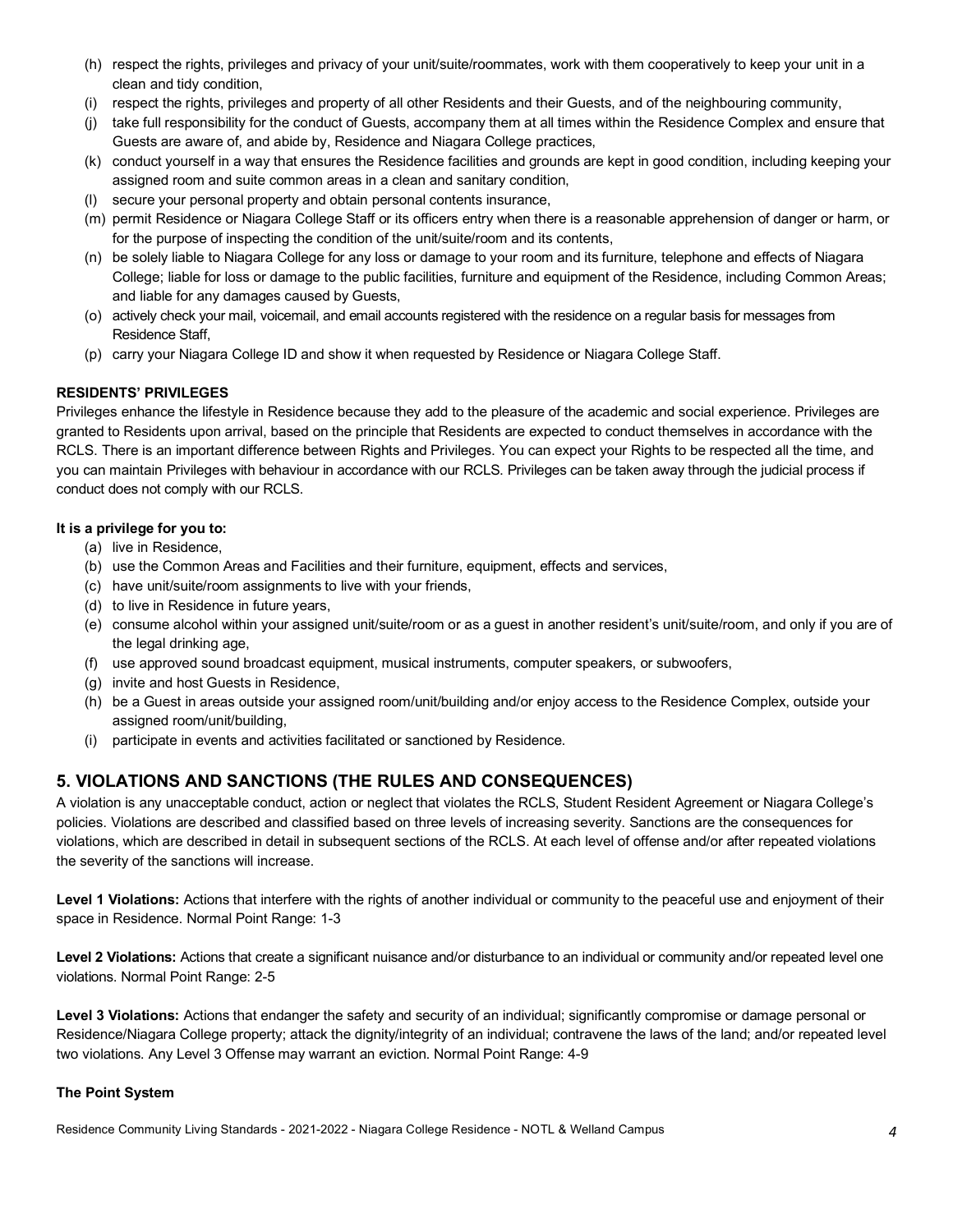The point system is designed to help define the seriousness of specific behaviours and to track the frequency and severity of a student's RCLS violations. All violations are associated with points ranging from a value of 1 through 9. All violations have a minimum value of one point. The assigned number of points will depend upon the type of incident and/or its severity. In complex situations where multiple violations occur in the same incident, points will typically be assigned based on the most serious single violation of the RCLS.

 Points remain on record until August 15 of each year, or as stipulated upon eviction. After a Resident has been found responsible for a violation, the Resident may be responsible for educational, restorative, or punitive sanctions. Points are assigned for each incident based on the table below. Points are used in determining the sanctions appropriate for a resident, given their cumulative conduct record, as outlined in the "Sanctions" section below. During sanctioning, decision makers consider a resident's total points, including those assigned for the current violation.

| Tier | <b>Points Accumulated</b> | <b>Typical Sanction Examples</b>                                                                           |
|------|---------------------------|------------------------------------------------------------------------------------------------------------|
|      | $1 - 3$                   | Warning, Community Service, Educational, Fine, Loss of Privileges, Restitution                             |
| п    | $4 - 8$                   | All Tier I Sanctions, Communication Ban, Transfer/Relocation, Behavioural Contract,<br>Residence Probation |
| Ш    | $9 +$                     | All Tier I, and II Sanctions, Eviction, Recommendation of Charges of non-Academic<br>Misconduct            |

## **VIOLATIONS**

 The violations listed in the RCLS summarize policies stated in the Student Residence Agreement (SRA) and are found to be consistent with Niagara College policies and values. Where applicable, reference is made to these policies.

| <b>Level of Incident</b> | <b>Points Typically Assigned</b> |
|--------------------------|----------------------------------|
| LEVEL 1                  | $1 - 3$                          |
| LEVEL 2                  | $2 - 5$                          |
| LEVEL <sub>3</sub>       | $4 - 9$                          |

## **1. ADVERTISING, SOLICITING, CAMPAIGNING AND SELLING**

 **Note:** Residents or other community members who wish to campaign or advertise activities associated with the Residence or Niagara College is required to speak with a Residence Staff member to seek permission to do so. **LEVEL 1** a) Displays in windows or other prominent places promoting alcohol, illegal substances, pornography, or other inappropriate activities or messages. b) Unauthorized advertising, soliciting, promoting, or selling of products, events and services in Residence.

c) Unauthorized campaigning in Residence.

| <b>2. ALCOHOL</b><br><b>Note:</b> Alcohol is only permitted to be consumed in individual residence rooms/suite. The legal drinking age in Ontario is 19 years. |  |  |  |
|----------------------------------------------------------------------------------------------------------------------------------------------------------------|--|--|--|
|                                                                                                                                                                |  |  |  |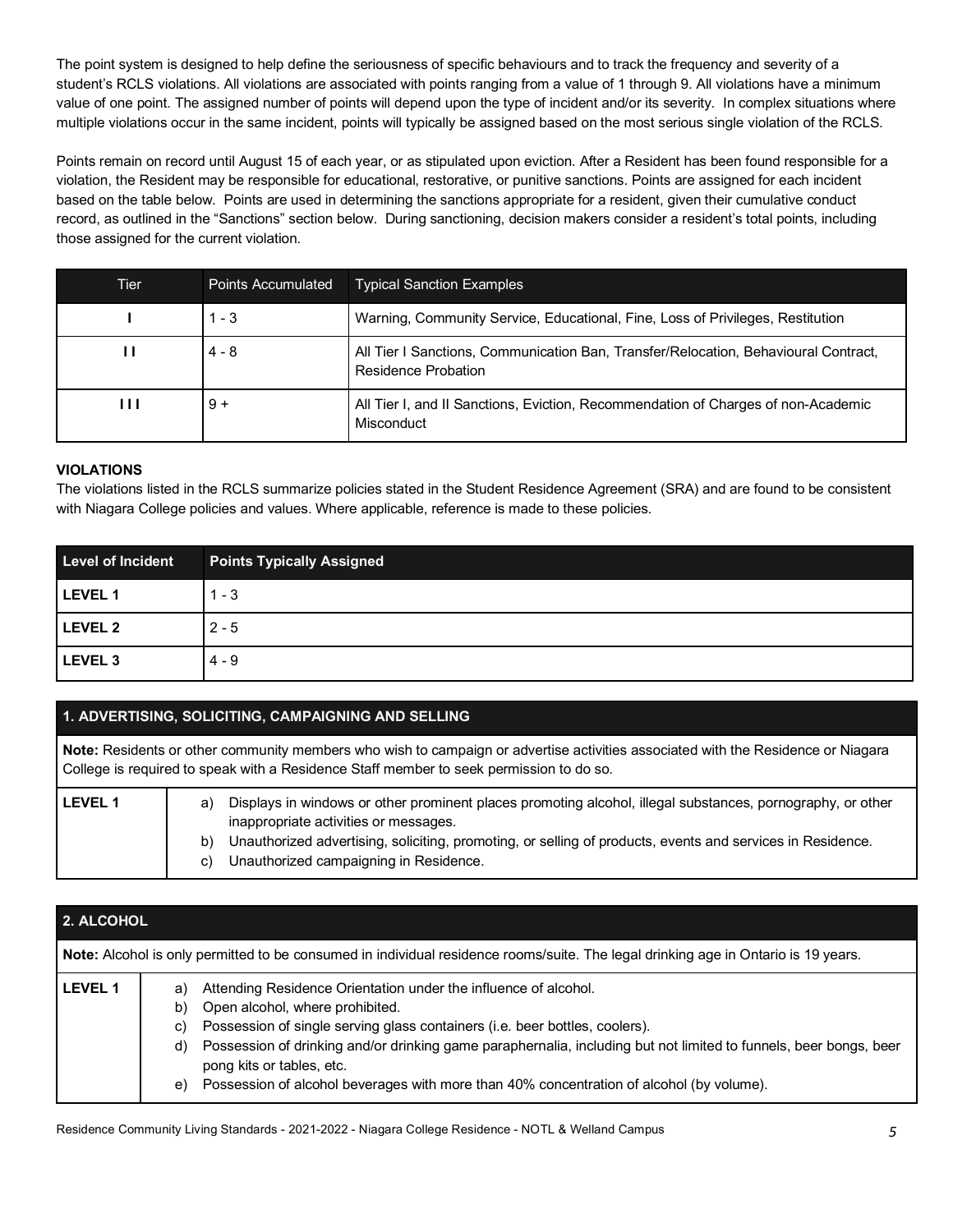|                | f) | Possession of large volume 'common source' alcohol containers. Large volume alcohol containers are defined as:<br>(A) a container that holds more than 550mL of beer, malt liquor, cider, coolers or pre-mixed cocktails or (B) a<br>container that holds more than 1.18L (40 ounces) of any type of alcohol other than beer such as wine, liquor, or<br>cocktail mixes. Examples of large volume 'common source' alcohol containers include King cans, Quart Bottles,<br>Kegs, Mini kegs, 60ozs and Texas Mickeys. |
|----------------|----|---------------------------------------------------------------------------------------------------------------------------------------------------------------------------------------------------------------------------------------------------------------------------------------------------------------------------------------------------------------------------------------------------------------------------------------------------------------------------------------------------------------------|
| <b>LEVEL 3</b> | q) | Consumption or possession of alcohol by residents or guests under the legal drinking age or those on alcohol<br>probation.                                                                                                                                                                                                                                                                                                                                                                                          |
|                | h) | Drinking games or promotion of a social function, activity or contest in which the consumption of beverages is<br>either the primary focus or used as a penalty, typically in response to a specified cue or prompt.                                                                                                                                                                                                                                                                                                |
|                | i) | Imposing the physical effects of intoxication on the Residence Community, for example vomiting, passing out,<br>aggressive or significantly disruptive behaviour, or needing medical assistance.                                                                                                                                                                                                                                                                                                                    |
|                | j) | Making or selling alcohol in Residence.                                                                                                                                                                                                                                                                                                                                                                                                                                                                             |
|                | k) | Purchasing or supplying persons under the legal drinking age with alcohol.                                                                                                                                                                                                                                                                                                                                                                                                                                          |
|                | I) | Influencing, forcing and/or promoting the consumption of alcohol by a resident and/or guest on another.                                                                                                                                                                                                                                                                                                                                                                                                             |

## **3. CANNABIS**

 In Ontario, a person must be 19 years of age to legally purchase or consume cannabis. As per the Canadian legislation, cannabis cannot be consumed in public, including on residence or campus grounds. The Residence building is a smoke-free environment where smoke or combustion in any form are prohibited (including smoking and vaping). Residents who are in possession of cannabis must store their cannabis in a sealed container.

 **Note:** Students who require accommodations for possession and/or use of medical cannabis that may contradict Residence policies must submit a formal request to Residence Management prior to acquiring/using medical cannabis in residence.

| <b>LEVEL 1</b> | Careless or unsafe storage of cannabis or cannabis products that causes or has the potential to cause harm or<br>a)<br>disturbance to the community, (e.g., excessive odour, mold, etc.).<br>Consumption of cannabis or cannabis products in unauthorized areas (e.g., lounges, hallways, common spaces,<br>b)<br>$etc.$ ).<br>Attending Residence Orientation under the influence of cannabis.<br>C)                                                                                                                                                                                        |
|----------------|----------------------------------------------------------------------------------------------------------------------------------------------------------------------------------------------------------------------------------------------------------------------------------------------------------------------------------------------------------------------------------------------------------------------------------------------------------------------------------------------------------------------------------------------------------------------------------------------|
| <b>LEVEL 2</b> | Smoking, vaping, or producing the odour of cannabis in Residence or on Residence grounds.<br>d)<br>Growing cannabis and/or producing cannabis substances in Residence (e.g., edibles, hash oil, etc.).<br>e)<br>Possession of more than 30 grams of dried cannabis (one ounce) or equivalent, in Residence.<br>f)<br>Imposing the physical effects of intoxication on the Residence community.<br>g)<br>Influencing, forcing and/or promoting the consumption of cannabis by a resident and/or guest on another.<br>h)                                                                       |
| <b>LEVEL 3</b> | i)<br>Consumption or possession of cannabis by Residents and guests under the legal age, or those on cannabis<br>probation.<br>Purchasing for, or supplying persons with, cannabis or cannabis substances whom are under the legal age.<br>j)<br>Consumption games or promotion of a social function, activity or contest in which the consumption of cannabis is<br>k)<br>either the primary focus or used as a penalty, typically in response to a specified cue or prompt.<br>Possession with the intent to sell, and/or selling cannabis or cannabis substances in Residence.<br>$\vert$ |

| 4. CLEANLINESS |                      |                                                                                                                                                                                                                                                                                                                                                                                       |  |
|----------------|----------------------|---------------------------------------------------------------------------------------------------------------------------------------------------------------------------------------------------------------------------------------------------------------------------------------------------------------------------------------------------------------------------------------|--|
| <b>LEVEL 1</b> | a)<br>b)<br>C)<br>d) | Littering<br>Failure to keep Room/common areas in a clean and sanitary condition after use.<br>Improper disposal of refuse, including leaving garbage bags outside of your unit/suite/room or outside of<br>designated garbage areas.<br>Collection of empty containers, bottles or cans that is judged by Residence Staff, for sanitary reasons, to be<br>beyond recycling purposes. |  |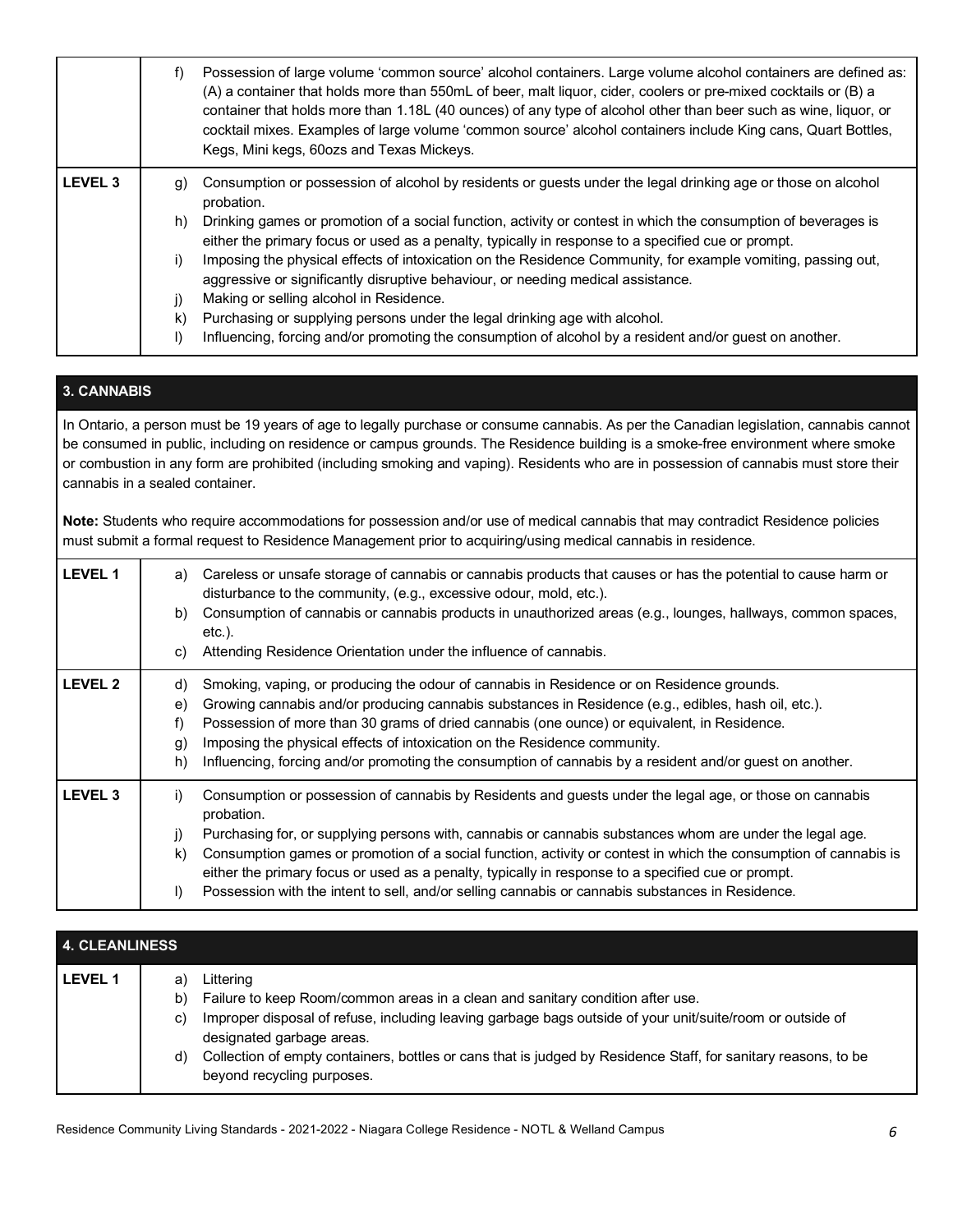| Failure to (follow disposal instructions of) dispose of recycling, garbage and/or organics appropriately; including,<br>e) |
|----------------------------------------------------------------------------------------------------------------------------|
| but not limited to leaving garbage/recycling bags, leaving items on compactor floor, bagging organics with a non-          |
| organic bag, failure to break down cardboard, failure to separate recycling/garbage/organics into their designated         |
| disposal areas.                                                                                                            |

| <b>5. DAMAGES &amp; VANDALISM</b> |                                                                                                                                                                                                                                                                                                                                                                                                                                                                                                                                                                      |  |  |
|-----------------------------------|----------------------------------------------------------------------------------------------------------------------------------------------------------------------------------------------------------------------------------------------------------------------------------------------------------------------------------------------------------------------------------------------------------------------------------------------------------------------------------------------------------------------------------------------------------------------|--|--|
| LEVEL 2                           | Marking any surface through action or neglect, that is not deemed normal wear and tear.<br>a)<br>Behaviour that causes, or has the potential to cause moderate damage through actions, carelessness, or<br>b)<br>negligence.<br>Failure to keep your furniture, fixtures and appliances in a good state of repair.<br>C)<br>Attempt to repair and/or resolve damages without consultation and subsequent permission from the Residence.<br>d)<br>Damage to, or alteration of Residence Community Resources such as bulletin boards, posters, decorations, etc.<br>e) |  |  |
| <b>LEVEL 3</b>                    | Behaviour that causes, or has the potential to cause significant damage through action, carelessness or<br>f)<br>negligence.<br>Willful damage, vandalism or graffiti or neglect that leads to serious damage to the residence, Niagara College or<br>g)<br>private property.                                                                                                                                                                                                                                                                                        |  |  |

| <b>6. DISRUPTIVE BEHAVIOUR</b> |                                                                                                                                                                                                                                                                                                                                                                                                   |  |  |
|--------------------------------|---------------------------------------------------------------------------------------------------------------------------------------------------------------------------------------------------------------------------------------------------------------------------------------------------------------------------------------------------------------------------------------------------|--|--|
| <b>LEVEL 1</b>                 | Throwing, dropping, kicking or knocking objects in, from, or at residence buildings, windows, or stairwells, whether<br>a)<br>intentional or unintentional.<br>Participating in physically-active games or sports inside residence or within the Residence grounds which could<br>b)<br>disturb residents, staff or the surrounding community or cause damage to facilities or personal injuries. |  |  |
| LEVEL 2                        | Creating or permitting behaviour in Residence which is a nuisance or annoyance to Residents, Residence Staff,<br>C)<br>the surrounding community, or to the supplier of services authorized by Residence or Niagara College. This<br>includes pranks/raids or similar actions that could be damaging to personal, Residence or Niagara College<br>property or reputation.                         |  |  |

| <b>7. FACILITIES AND FURNITURE</b> |                                                                                                                                                                                                                                                                                               |  |
|------------------------------------|-----------------------------------------------------------------------------------------------------------------------------------------------------------------------------------------------------------------------------------------------------------------------------------------------|--|
| LEVEL <sub>1</sub>                 | Removal of furniture, appliances, window screens or other fixtures from assigned rooms/units or common spaces<br>a)<br>and placing them elsewhere.                                                                                                                                            |  |
| LEVEL 2                            | Alteration, renovation or removal of rooms, furniture, or equipment.<br>a)<br>Installation of unauthorized furnishings, equipment or devices. This includes internet, phone, and cable.<br>b)<br>Failure to keep access clear to electrical panel, heating unit and maintenance access.<br>C) |  |

| <b>8. FIRE SAFETY</b> |                |                                                                                                                                                                                                                                                                                                                                                                                                                                                    |
|-----------------------|----------------|----------------------------------------------------------------------------------------------------------------------------------------------------------------------------------------------------------------------------------------------------------------------------------------------------------------------------------------------------------------------------------------------------------------------------------------------------|
| <b>LEVEL 1</b>        | a)             | Propping open a fire door, which includes room/suite/unit doors. This may include using the deadbolt or another<br>item to prevent it from locking and/or to hold the door open.                                                                                                                                                                                                                                                                   |
| I FVFI <sub>2</sub>   | C)<br>d)<br>e) | b) Possession or use of candles, incense, lava lamps, open coil hot plates, flame cooking devices, indoor barbeques,<br>deep fryers and the like. Cooking devices without an automatic shutdown are not allowed in residence.<br>Covering or removing smoke and/or heat detectors.<br>Blocking hallways, stairwells, exits and access to fire safety equipment.<br>Leaving food unattended while cooking.<br>Shallow/deep frying is not permitted. |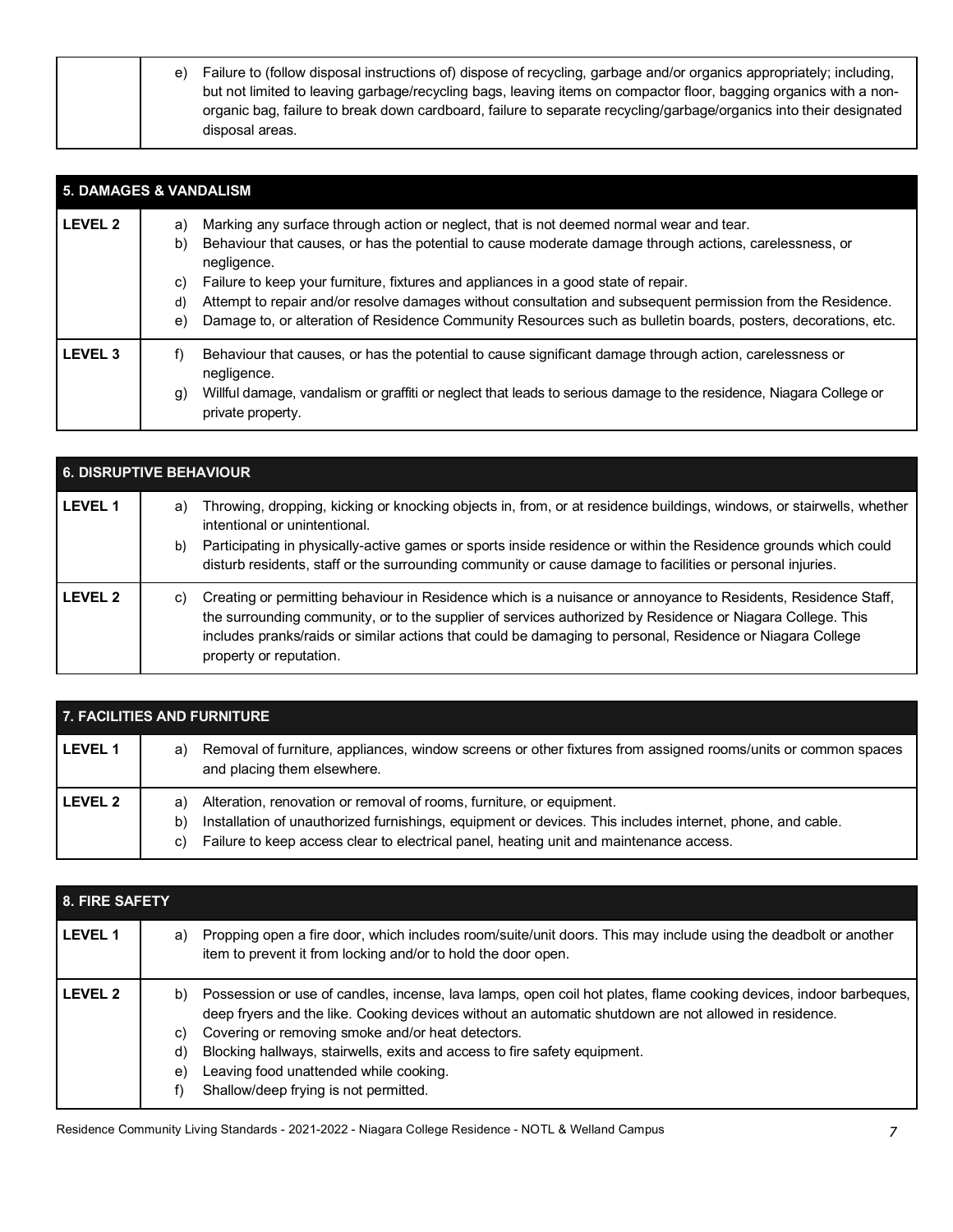| (n | Possession or use of explosive or flammable material (e.g., firecrackers, fireworks and barbecue propane tanks). |
|----|------------------------------------------------------------------------------------------------------------------|
| h) | Discharging, tampering with, covering or operating any fire prevention or detection equipment for any purpose    |
|    | other than the control of a fire.                                                                                |
|    | Actions or neglect that leads to a fire, and/or the activation of the building fire alarm system.                |
|    |                                                                                                                  |

# **9. GUESTS AND VISITORS**

| 1. A guest is any person who is invited to, accompanied on, accepted or admitted to the residence property where they do not |
|------------------------------------------------------------------------------------------------------------------------------|
| currently reside.                                                                                                            |
| Residents must sign in their quests at the front desk before they enter the Residence.                                       |
|                                                                                                                              |

- **3.** The guest must leave one piece of photo identification with the front desk. The front desk will not accept passports or health cards as forms of photo identification.
- **4.** No visitors will be granted access into the Residence after 2:00am.
- **5.** Residents may sign-in up to two (2) guests at a time.
- **6.** While each guest is in the Residence, the Resident must remain in the company of the guest at all times until the guest is signed out.
- **7.** The guest must sign-out and collect photo identification with the front desk each time they leave residence property, regardless of the length of time spent off property.
- **8.** Residents are permitted to have up to a maximum of two (2) consecutive overnight guests and no more than ten (10) overnight guests in any one (1) given month.
- **9.** Guests should not in any way interfere with the rights of a roommate or other Resident to privacy, access, sleep or study at any time or anywhere within the Residence.
- **10.** Failure to be present does not mitigate or relieve the resident's responsibility for their guest's behaviour. Residents are responsible for their guest's behaviour whether they participated in, condoned or were aware of that guest's behaviour or not. The specific sanction(s) will be determined by the list of possible sanctions for the offense(s) committed by the guest.
- **11.** The Residence requires any guests 16 years or younger visiting the Residence without a parent/guardian to have a signed form of consent from their parent/guardian. This form will also include contact information for the parent/guardian. The Residence reserves the right to call a parent/guardian in the event of a medical emergency or due to behavioural conduct.
- **12.** A guest who remains in residence beyond 2:00 am is considered an overnight guest.
- **13.** Requests for exceptions to the Guests and Visitors Policy may be submitted to Residence Management prior to the arrival of the guest.

| LEVEL 1            | Failure to sign-in/sign-out Guests at the front desk.<br>a)<br>Failure of Resident to be with their Guest at all times in Residence.<br>b)<br>Permitting a guest to stay over the limit of two (2) nights consecutively or ten nights (10) in any given month (1)<br>C)<br>without approval from management. |
|--------------------|--------------------------------------------------------------------------------------------------------------------------------------------------------------------------------------------------------------------------------------------------------------------------------------------------------------|
| LEVEL 2            | Hosting a Guest during Niagara College's Orientation Week, when Exam Quiet Hours are in effect, or during<br>d)<br>Winter Break.<br>Living or permitting someone else to live in a room/unit without an approved assignment from Residence.<br>e)                                                            |
| LEVEL <sub>3</sub> | Hosting a guest who violates the RCLS. All residents are responsible for the actions and behaviours of guests<br>f)<br>signed in with them, at all times, while in the Residence.<br>Hosting a guest who has been issued a trespass, or similar notice restricting them from the Residence property.<br>g)   |

## **10. HARASSMENT AND DISCRIMINATION**

 **Note:** Every individual has a right to a safe, respectful environment that is free from attacks on their dignity/integrity. Harassment is defined as any attention or conduct (oral, written, graphic, electronic or physical) by an individual or group who knows, or ought to reasonably know, that such attention or conduct is unwelcome, unwanted, offensive or intimidating. Bullying and hazing will be considered harassment under this policy. Discrimination is any behaviour that is based in or leads to unjust or prejudiced treatment of persons of things, often on the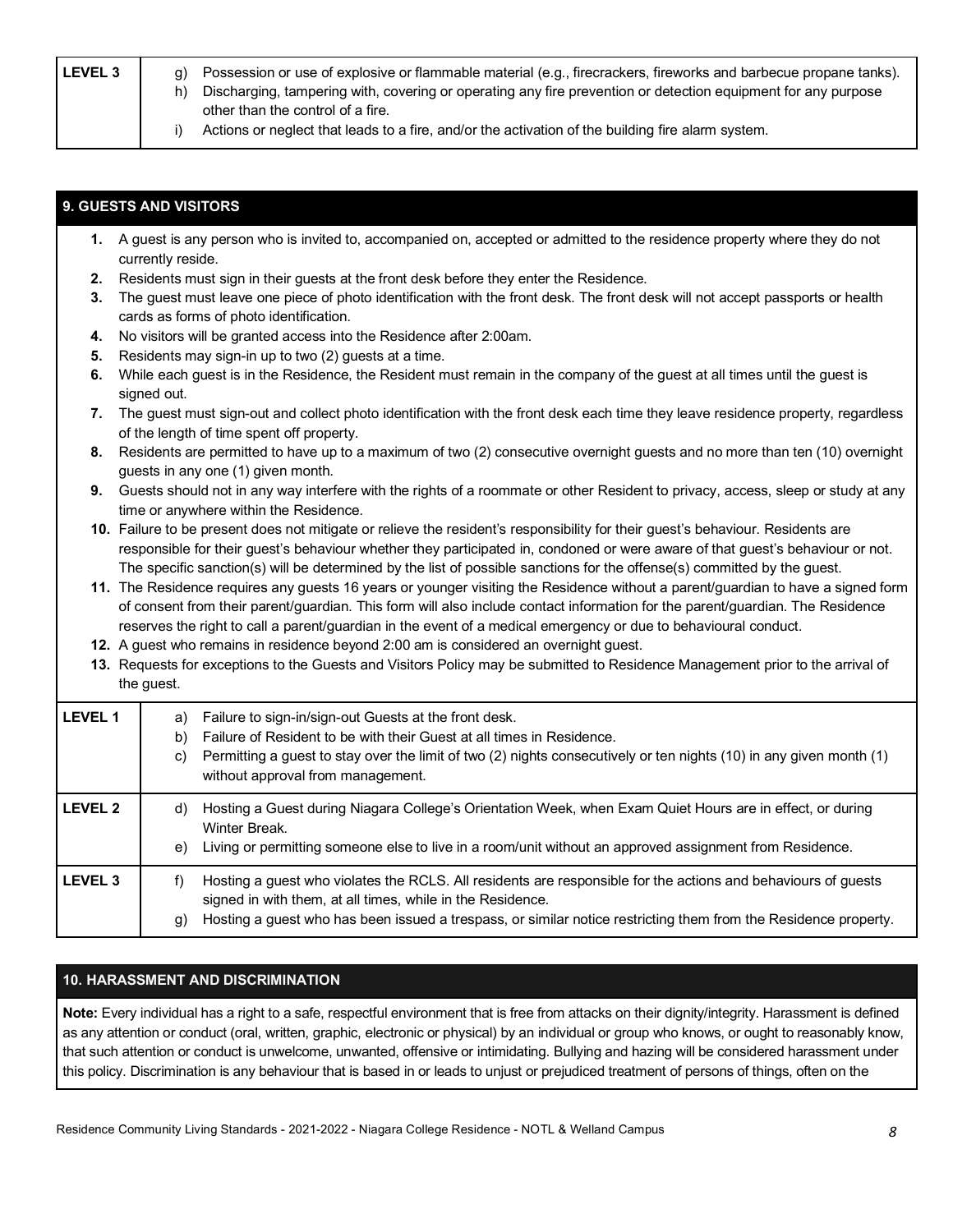| grounds of sex, race, religion, age, gender/gender identity, etc. This includes but is not limited to: making stereotypical assumptions based<br>on a person's presumed traits, excluding persons, denying benefits to someone or imposing burdens upon them. |                |                                                                                                                                                                                                                                                                                                                                                                                                                         |
|---------------------------------------------------------------------------------------------------------------------------------------------------------------------------------------------------------------------------------------------------------------|----------------|-------------------------------------------------------------------------------------------------------------------------------------------------------------------------------------------------------------------------------------------------------------------------------------------------------------------------------------------------------------------------------------------------------------------------|
| LEVEL 2 &<br>LEVEL <sub>3</sub>                                                                                                                                                                                                                               | a)<br>b)<br>C) | Failure to abide by the Niagara College Code of Conduct or related legislation or policies which defines<br>harassment and discrimination.<br>Any conduct that could be deemed as bullying, including cyber bullying, or bullying on social media, be it via a<br>group or an individual.<br>Any statement, action, or display that could be deemed as inappropriate or derogatory towards an individual or a<br>group. |

## **11. ILLEGAL SUBSTANCES & ACTIVITIES**

 **Note:** Any observations about the behaviour, speech, odours or physical surroundings of an individual that cause suspicion of illegal activity will be investigated and/or reported. Under the principles of the Standard of Proof, repeated suspicious behavior pertaining to illegal activities may result in the Residence applying the full measures of discipline outlined below.

| <b>LEVEL 1</b> | Attending Residence Orientation, or other residence events, under the influence of illegal substances.<br>a)<br>Possession of paraphernalia associated with the use of illegal substances.<br>b)                                                                                      |
|----------------|---------------------------------------------------------------------------------------------------------------------------------------------------------------------------------------------------------------------------------------------------------------------------------------|
| <b>LEVEL 2</b> | Using or being under the influence of an illegal or un-prescribed substance in residence.<br>C)<br>Imposing the physical effects of intoxication from illegal substances on the Residence community.<br>d)                                                                            |
| <b>LEVEL 3</b> | Illegally possessing, using, making, or selling an illegal or un-prescribed substance in Residence. Possession or<br>e)<br>use of medication for purposes other than those for which they were prescribed.<br>Any behaviour or activities that contravene the laws of the land.<br>f) |

# **12. NOISE AND QUIET HOURS**

 **Consideration Hours** are in effect 24 hours a day, 7 days a week. Noise levels at any time should not detract from any resident's ability to pursue academic endeavours or to enjoy a peaceful living environment. An individual's right to reasonable quiet supersedes another's right to make noise.

 **Quiet Hours** are observed in Residence: Sunday to Thursday: 11:00pm ╨ 8:00am; Friday and Saturday evenings: 1:00am ╨ 8:00am.  **Exam Quiet Hours** begin 1 week prior to the exam start dates in both December and April. Quiet Hours are extended to 23 hours a day. Residence will define a Relaxed Hour during the evening when programming by Residence Staff may occur. Residence Management reserves the ability to alter quiet hours at any time to suit the needs of the community.

 As a general rule, noise from your room/unit that is audible outside your room, including in hallways, common areas, neighbouring units or buildings, will be addressed by Residence Staff during quiet hours.

| l LEVEL 1 | Non-compliance with Consideration Hours or Quiet Hours.<br>a)<br>Possession of loud musical instruments.<br>b)<br>Use of musical instruments without the use of headphones or sound equipment such as surround sound systems,<br>C)<br>or noise producing devices such as subwoofers or PA systems. |
|-----------|-----------------------------------------------------------------------------------------------------------------------------------------------------------------------------------------------------------------------------------------------------------------------------------------------------|
| l LEVEL 2 | Non-compliance with Exam Quiet Hours.<br>d)<br>Excessive noise that interferes with the academic work of Residents and/or significantly disturbs the residence<br>e)<br>community and/or our neighbouring communities.                                                                              |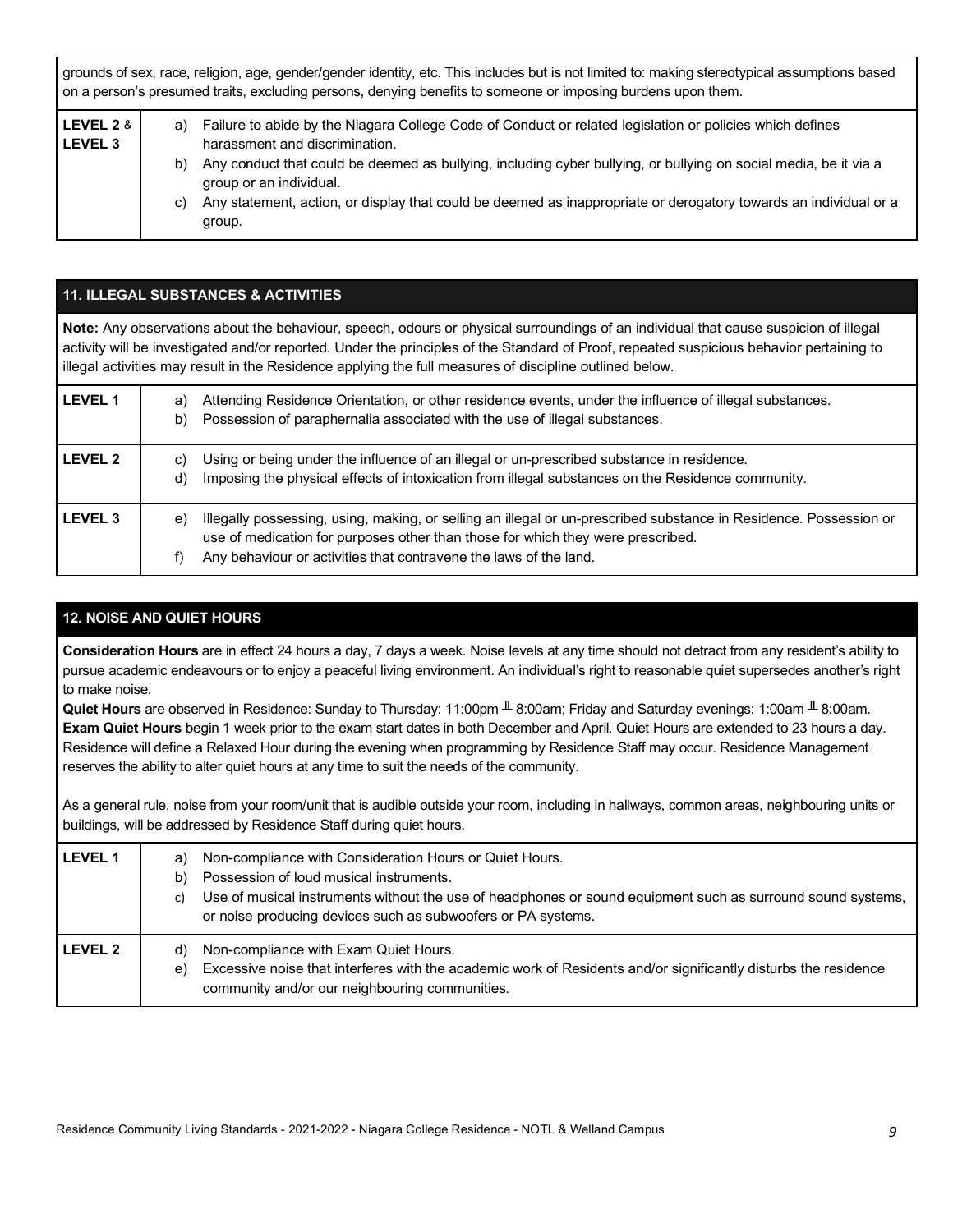| <b>LEVEL 2</b><br>Keeping any animal or pet in residence, with the exception of fish in one small aquarium, no larger than 3 gallons.<br>a) | <b>13. PETS</b> |  |
|---------------------------------------------------------------------------------------------------------------------------------------------|-----------------|--|
|                                                                                                                                             |                 |  |

| <b>14. RESPECT AND COOPERATION</b> |                                                                                                                                                                                                |  |  |
|------------------------------------|------------------------------------------------------------------------------------------------------------------------------------------------------------------------------------------------|--|--|
| LEVEL 2                            | Failure to respond to the written or verbal direction of Residence or Niagara College Staff.<br>a)                                                                                             |  |  |
|                                    | Demonstrated lack of respect, civility, courtesy, or cooperation with a member of the residence community,<br>b)<br>including residents, visitors, residence staff, and Niagara College Staff. |  |  |
|                                    | Failure to provide identification, or providing false identification when asked from a Residence or Niagara College<br>C)<br>Staff.                                                            |  |  |
|                                    | Providing a false report of an incident or impeding an investigation.<br>d)                                                                                                                    |  |  |

| 15. RESTRICTED AREAS AND UNAUTHORIZED ENTRY |                                                                                                                                                                                                         |  |  |
|---------------------------------------------|---------------------------------------------------------------------------------------------------------------------------------------------------------------------------------------------------------|--|--|
| l LEVEL 3                                   | Unauthorized entry into restricted areas of Residence, including rooftops, basements, utility rooms, offices, etc.<br>a)<br>b) Entry into another resident's room without the consent of that resident. |  |  |

| <b>16. SAFETY AND SECURITY</b> |                                                                                                                                                                                                                                                                                                                                                                                                                                                                         |  |
|--------------------------------|-------------------------------------------------------------------------------------------------------------------------------------------------------------------------------------------------------------------------------------------------------------------------------------------------------------------------------------------------------------------------------------------------------------------------------------------------------------------------|--|
| <b>LEVEL 1</b>                 | Improper use of an emergency exit.<br>a)<br>Footwear must be used within all Interior and exterior common areas of the Residence.<br>b)                                                                                                                                                                                                                                                                                                                                 |  |
| <b>LEVEL 2</b>                 | Covering, tampering with, or removing the PA system.<br>C)<br>Permitting entry of any individual (resident, non-resident or other) into Residence, either by opening a door or<br>d)<br>giving Residence keys or swipe cards to that individual.<br>Overloading or tampering with electrical systems.<br>e)<br>Unsafe storage, disposal and/or use of prescribed medication and related medical devices such as needles,<br>f)<br>prescription drugs, and pill bottles. |  |
| <b>LEVEL 3</b>                 | Tampering with video surveillance equipment or systems.<br>g)<br>Failure to evacuate during an alarm.<br>h)<br>Careless driving on Residence grounds.<br>i)<br>Actions, carelessness or neglect that causes an elevator to stall and/or require repair.<br>j)                                                                                                                                                                                                           |  |

# **17. SEXUAL VIOLENCE**

 Sexual Violence is a broad term that describes any violence, physical or psychological, carried out through sexual means or by targeting sexuality. This violence takes different forms against another person without their consent. This includes but is not limited to sexual assault, sexual harassment, stalking, indecent exposure, voyeurism and sexual exploitation.

 **Note**: The Institution's student code of conduct and other policies regarding sexual violence will take precedence over the Residence Community Living Standards.

| <b>LEVEL 3</b> | Any behaviour deemed to be sexual violence.<br>a) |  |
|----------------|---------------------------------------------------|--|
|                |                                                   |  |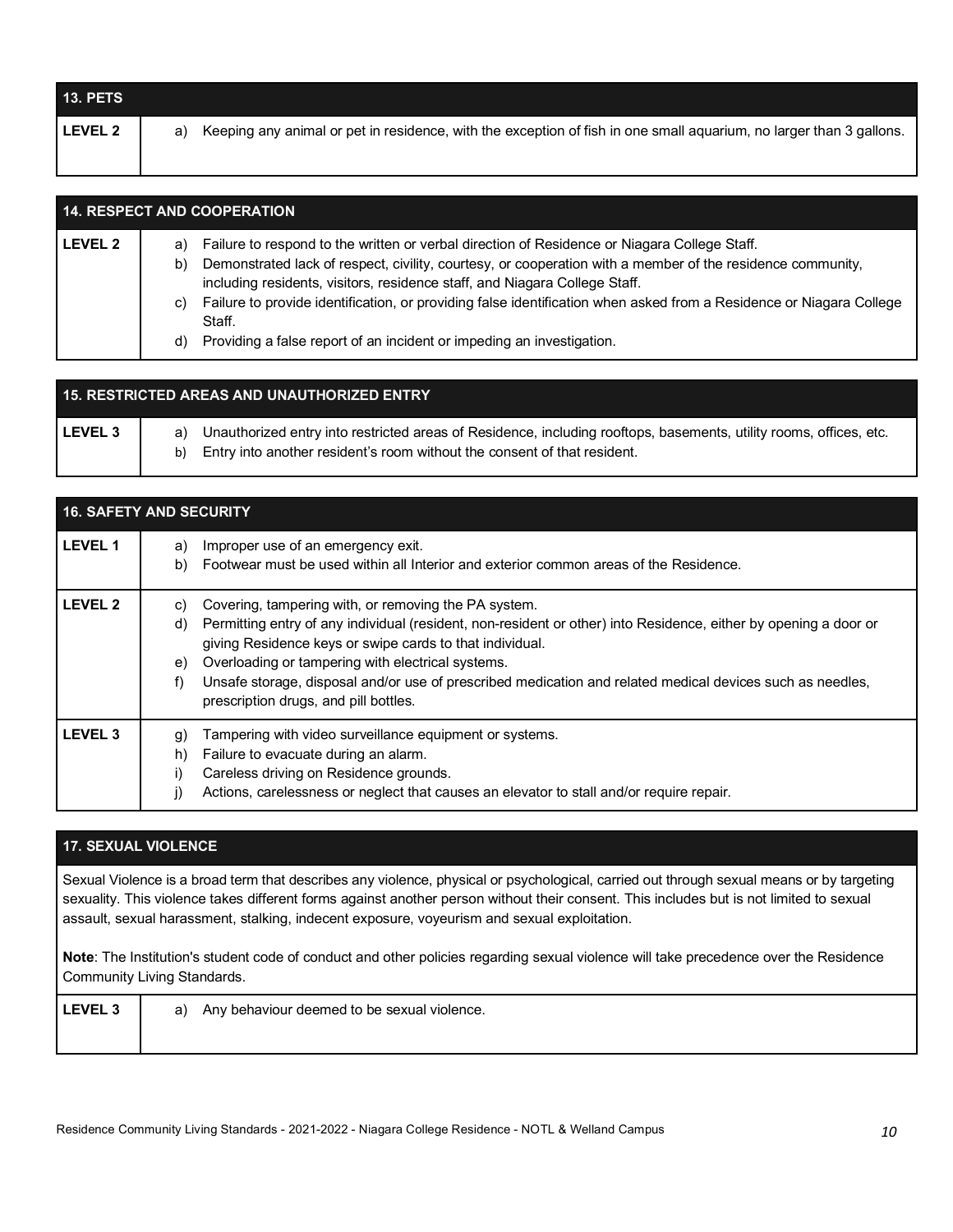## **18. SMOKING**

 Smoking is not permitted on or about the lands on which the Residence is situated, except as permitted by the Institution or municipal by- law. All students must follow the Ontario Law of Smoke-Free Ontario Act, S.O. 2017, c. 26. This means you must be 15 meters from the entrance/exit of the Residence.

| <b>LEVEL 2</b> | a) Smoking in Residence, including the use of e-cigarettes, hookahs, and vaporizers.                          |
|----------------|---------------------------------------------------------------------------------------------------------------|
|                | b) Possession of large smoking paraphernalia (e.g., bongs, hookahs, etc.) more than 30 centimetres in height. |
|                | c) Smoking within 15 meters of an entrance/exit of the Residence.                                             |
|                |                                                                                                               |

| <b>19. TECHNOLOGY MISUSE</b> |                                                                                                                                                                                                                                     |  |
|------------------------------|-------------------------------------------------------------------------------------------------------------------------------------------------------------------------------------------------------------------------------------|--|
| <b>LEVEL 1</b>               | Failure to abide by Niagara College's computer and network use practices.<br>a)                                                                                                                                                     |  |
| LEVEL 2                      | Interference with the technology of the Residence, Niagara College or another Resident.<br>b)<br>Copyright infringement (i.e. illegally downloading music, movies or other media using the Residence internet<br>C)<br>connection). |  |

# **Note:** All organized events, activities or gatherings that have the potential to cause a disturbance must be approved by Residence Management to ensure compliance with fire safety, noise and other applicable policies. Residence Management will not approve any event that involves or is presumed to involve the use of alcohol or other substances. **Note 2:** Maximum capacity of a residence room is defined as the number of residents that live in the room plus two additional people **LEVEL 2** a) Any gathering over the maximum capacity of a residence room and/or alcohol/illegal substances is being consumed as one of the primary activities of the gathering and/or the volume of music or people violates the noise policy. **20. UNAUTHORIZED ACTIVITIES**  each.

| 21. UNAUTHORIZED ARTICLES AND THEFT                                                                                                                                                                                                                                                                                                                                                                                                                                                                           |                                                                                                                    |  |  |  |  |
|---------------------------------------------------------------------------------------------------------------------------------------------------------------------------------------------------------------------------------------------------------------------------------------------------------------------------------------------------------------------------------------------------------------------------------------------------------------------------------------------------------------|--------------------------------------------------------------------------------------------------------------------|--|--|--|--|
| Theft refers to the act of taking another person's property in residence without their permission.<br>Note: Only Refrigeration appliance supplied with the Room are to be used. No others, including mini fridges, are to be brought into the<br>Room. Irons, toaster ovens, coffee makers, electric kettles protected by an automatic "shut off" may be used. In order for appliances to<br>be approved for use in the Residence, they must bear a visible serial number and a CSA or RL identification tag. |                                                                                                                    |  |  |  |  |
| <b>LEVEL 1</b>                                                                                                                                                                                                                                                                                                                                                                                                                                                                                                | Possession of equipment, keys, appliances or furnishings not authorized by the Residence or Niagara College.<br>a) |  |  |  |  |
| <b>LEVEL 3</b>                                                                                                                                                                                                                                                                                                                                                                                                                                                                                                | Theft or possession of stolen property.<br>b)                                                                      |  |  |  |  |

## **22. VIOLENCE AND AGGRESSION**

 **Note:** Violent or aggressive behaviour of any kind is not permitted in residence. This includes behaviour such as physical force potentially causing hurt or damage to someone/something, and/or behaviour that threatens another member of the community. Violence and aggression includes but is not limited to physical or verbal acts.

LEVEL 3 **a**) Any communication or behaviour that is perceived as offensive, abusive, unwanted, aggressive or threatening.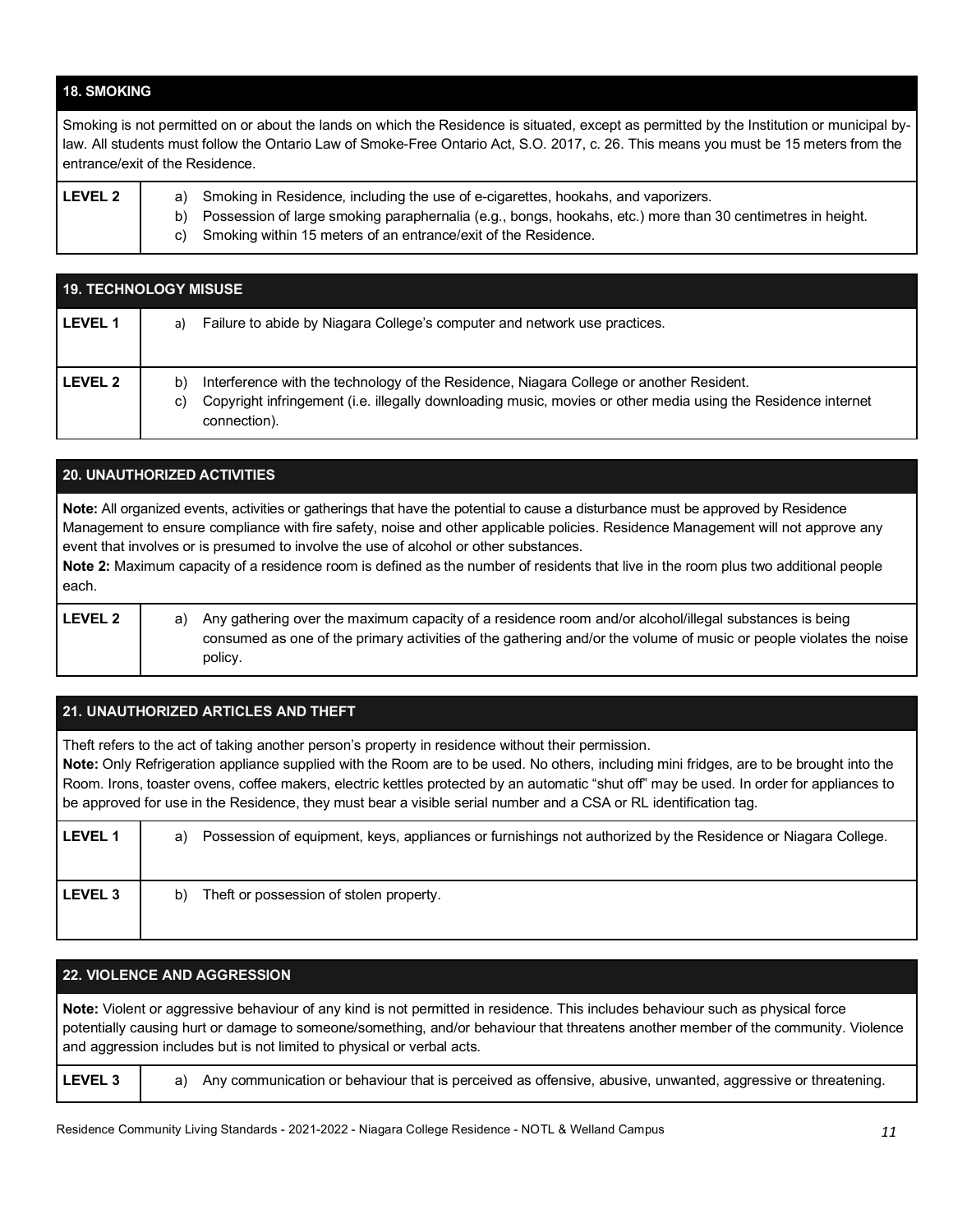|  | b) | Any behaviour (consensual or not) that causes or has the potential/intent to cause physical or emotional harm.<br>These behaviours include, but are not limited to: hitting, punching, slapping, kicking, pushing, pulling, bullying,<br>stalking, fighting, intimidation, retaliation and threats of violence. |
|--|----|-----------------------------------------------------------------------------------------------------------------------------------------------------------------------------------------------------------------------------------------------------------------------------------------------------------------|
|  | C) | Any behaviour deemed to be a physical assault.                                                                                                                                                                                                                                                                  |

# **23. WEAPONS**

 **Note:** A weapon is defined as any device that is designed for (or could be used for) the purpose to intimidate, threaten, harm or kill. Examples of weapons include and are not limited to: handguns, rifles, air guns, pellet guns, paintball guns, BB guns, crossbows, swords, hunting knives, fishing knives, martial arts weapons, brass knuckles, replica weapons, or any other prohibited device as defined in the Criminal Code of Canada. Ammunition is defined by any replica or real materials fired, scattered, dropped, detonated from any weapon. This includes live and dead bullets, arrows, grenades, etc. Ammunition and replica ammunition are also prohibited in residence.

LEVEL 3 **a** essession, storage, use or threatened use of a weapon and/or replica weapons.

## **SANCTIONS**

 Sanctions are consequences for behaviour that violates the RCLS, Student Residence Agreement, or Niagara College policies. These sanctions are explained in detail, including any relevant deadlines or payment information in a Decision Letter written by Residence Staff. Sanctions are intended to be primarily educational and restorative in nature. Sanctions may be used independently or in combination for any single violation. Repeated and/or multiple violations shall increase the severity of sanctions applied, as determined by a resident's point total. In most circumstances, the following range of sanctions may be assigned to residents at each tier of cumulative point totals.

## **Tier I Residents with 1-3 Total Points**

- a) **Warnings**  a verbal or written caution that continuation or repetition of the offending behaviour will constitute more serious sanctions in the future.
- b) **Community Service**  tasks or roles assigned as sanctions, which contribute positively to the reputation, welfare or condition of the Residence or surrounding community.
- c) **Disposal/Removal of Items**  removal of items from the Residence that violate the Residence Community Living Standards.
- d) **Educational Sanctions -** tasks assigned as a sanction designed to promote learning and development.
- e) **Fines**  a sanction applied to a Resident whereby they are required to pay a monetary fee.
- f) **Loss of Privileges**  a sanction that places restrictions on certain privileges of the Resident.
- g) **Restitution**  payment for damage or loss experienced by Niagara College, Residence, Residents, Guests or others.

#### **Tier II Residents with 4-8 Total Points**

- h) All Tier I Sanctions.
- i) **Communication Ban**  a sanction that limits the privilege of a Resident to communicate freely with another Resident.
- j) **Transfer/Relocation**  a sanction that will reassign accommodation either within the Residence Complex or to a location off campus.
- k) **Persona non grata (PNG) or Trespass Notice**  a sanction given to an individual who is denied the privilege to enter Residence. The PNG individual is also prohibited from attending any residence events which occur outside of the building. A copy of the PNG letter is filed with Campus Security. A PNG individual found or seen in residence at any time will be reported to Campus Security and may be subject to further sanctions under Residence or Niagara College policies.
- l) **Denial of Readmission to Residence**  a sanction given to a Resident who will not be permitted to live in residence in the future.
- m) **Residence Probation**  a sanction applied as a deterrent against future violations. Any future violations of the RCLS of any kind may result in eviction.
- n) **Behavioural Contract**  a signed contract between a Resident and Residence Management addressing behaviour that may or may not be covered by the RCLS, to comply with conditions of conduct and to refrain from specified conduct as detailed in the Behavioural Contract. Violations of the terms a behavioural contract may lead to eviction.

#### **Tier III Residents with 9+ points**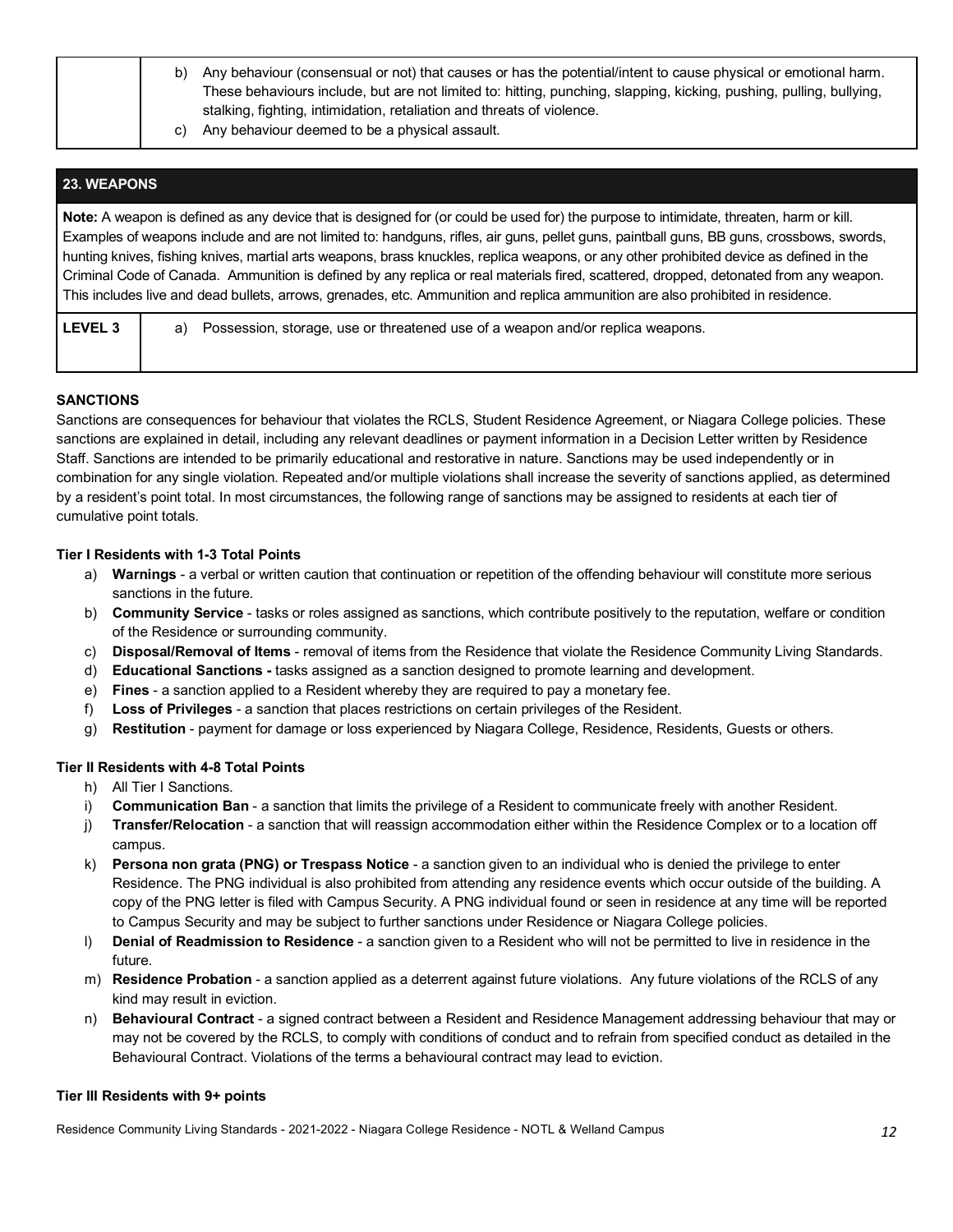- o) All Tier I and II Sanctions.
- p) **Eviction**  termination of the Resident's Student Residence Agreement (contract) with the Residence.
- q) **Recommendation for Charges of Non-Academic Misconduct**  a sanction where Residence Staff make a formal recommendation to Niagara College to investigate and/or charge the Resident with non-academic misconduct.

#### **PRIMARY AND SECONDARY CONTACTS**

 Every resident is required to identify two people as their Primary and Secondary contacts. It is suggested that these people are parents or legal guardians of the resident, as they serve as emergency contacts. They may also be contacted if any other significant concerns or problems arise with the resident, such as significant violations of the Residence rules, late payments or fees, or concern for their well-being. Sections 5.01 and 5.02 of the SRA provide more details about the Primary and Secondary Contacts.

# **6. JUDICIAL PROCEDURES**

## **PRINCIPLES OF NATURAL JUSTICE AND PROCEDURAL FAIRNESS**

 The Principles of Natural Justice and Procedural Fairness must prevail in Judicial Procedures to uphold the principle that justice must not only be done, but be seen to be done. The principles are explained below:

- (a) The Resident has the right to be informed of the allegation(s) of Offense(s).
- (b) The Resident is entitled to an opportunity to respond to allegation(s) of Offense(s) at a meeting with Residence Staff and is also entitled to a reasonable notice of the time, place and nature of the meeting.
- (c) The Resident is presumed not to be guilty of the alleged Offense(s) until an impartial and unbiased Decision-maker has determined the Offense(s).
- (d) The Resident is entitled to reasonable disclosure of evidence of the Incident Report prior to a decision. Fact-finding occurs at a meeting with the Decision-Maker.
- (e) At meetings to discuss level three violations, the Resident is entitled to call a reasonable number of witnesses to the meeting to discuss alleged Offense(s). This must be arranged with the decision-maker prior to the meeting.
- (f) The Resident is entitled to be advised in writing of the Decision about the alleged Offense(s) and the Sanction(s) applied, (if any). The Decision about guilt or innocence and any associated Sanction(s) should be made within a reasonable time.

## **STANDARD OF PROOF**

 The information necessary to prove that an offense has occurred is referred to as the standard of proof. Outside of a court of law, the model used by Colleges and Universities is called the Balance of Probabilities. The standard of proof has been met if at the conclusion of an investigation, based on all credible information, the Residence Staff believes that the incident reported probably occurred. This means that the information provided in the Incident Report and in the judicial meeting demonstrated that the violation is more likely than not to have occurred. The standard of proof for criminal cases is beyond a reasonable doubt, which does not apply in Residence Judicial Procedures.

#### **INCIDENT REPORTS AND JUDICIAL MEETINGS**

 A summary of the Judicial Process is presented in the chart following this section. Residence Staff will record behaviours, actions or negligence that may be Violations against the RCLS in Incident Reports. When necessary, the Incident Report may also include appendices, such as e-mails, photographs, or Security, Police, or Fire reports. Residence Staff will notify the Resident(s) of the alleged Offense(s) and will notify them of a meeting to discuss the matter. The purpose of a Judicial Meeting between a Resident and a Residence Staff member is to investigate allegations of violations detailed in an Incident Report. This is the opportunity for Residents to be heard and explain their behaviour to the Residence Staff member. While these meetings must comply with the Principles of Natural Justice and Procedural Fairness and may result in formal sanctions, they are not designed to be highly formal in nature. At the conclusion of the meeting the Residence Staff member will follow-up with the Resident in writing with a Decision Letter, which will outline all necessary decisions about violations, sanctions and any related deadlines. If the Resident fails to attend the Judicial Meeting with the Residence Staff member, the Residence Staff member may choose to proceed and make a decision based upon all evidence available.

## **COMMUNICATION BETWEEN RESIDENT(S) AND RESIDENCE STAFF**

 Residence Staff will endeavor to communicate with Residents via several methods to discuss Incident Reports, deliver Decision Letters, and any other important aspects of the judicial process: (a) a voice mail on the Residents phone provided to them in their room, (b) an e-mail to their Mohawk College e-mail account or the account provided in their application, (c) a letter placed in a Residents mailbox or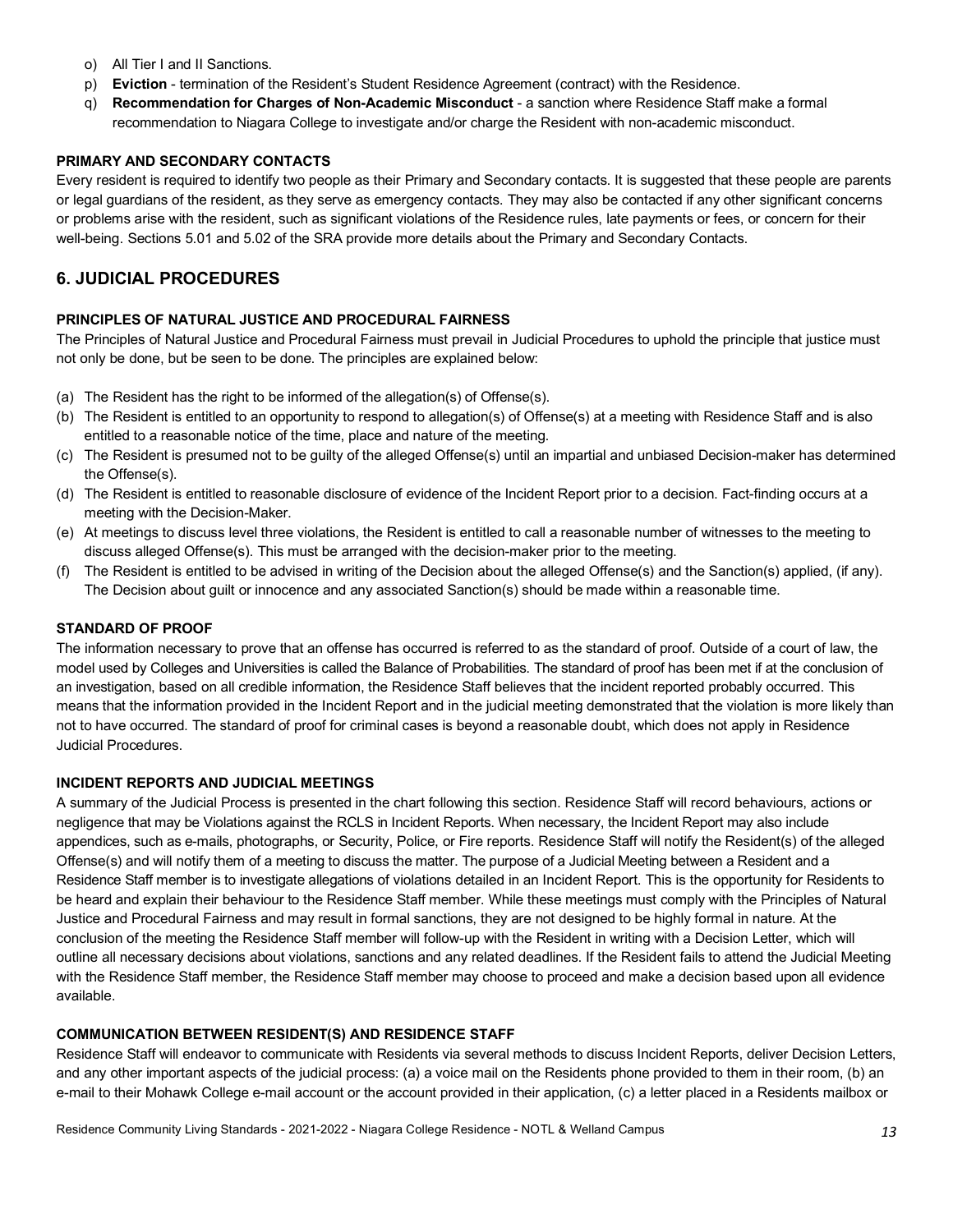under a Residents room door, or (d) in person. An attempt to contact and communicate with a Resident is deemed to be satisfactory when any two of the above methods have been used by Residence Staff.

| NIAGARA COLLEGE RESIDENCE JUDICIAL PROCESS                                                                                           |                                                                                                                                                                                                 |                                                                                                                                |  |  |  |  |
|--------------------------------------------------------------------------------------------------------------------------------------|-------------------------------------------------------------------------------------------------------------------------------------------------------------------------------------------------|--------------------------------------------------------------------------------------------------------------------------------|--|--|--|--|
|                                                                                                                                      | <b>Incident Report</b><br>Alleged violations of the RCLS are documented by Residence Staff in an Incident Report.                                                                               |                                                                                                                                |  |  |  |  |
| Alleged Level 1, 2 & 3 Offences:<br><b>Judicial Meeting with RLC</b><br>Resident(s) meet with the RLC to review the Incident Report. | <b>Alleged violations of Behaviour</b><br><b>Contracts and/or serious Level 3</b><br><b>Offences: Judicial Meeting with GM</b><br>Resident(s) meet with the GM to review the<br>Incident Report |                                                                                                                                |  |  |  |  |
| <b>Decision Letter</b><br>RLC communicates decision about<br>allegations, offences, and sanctions to<br>Resident(s) in writing.      | Incident Referred to GM<br>In situations where Resident(s) have violated<br>Behaviour Contracts or when serious Level 3<br>offences are assessed, the Incident will be<br>referred to the GM.   | <b>Decision Letter</b><br>GM communicates decision about<br>allegations, offences, and sanctions to<br>Resident(s) in writing. |  |  |  |  |

## **RESIDENCE EMERGENCIES**

 Although the three levels of Offences and the Judicial Procedures are intended to apply to most situations related to behaviour, there are conditions that warrant a heightened level of concern for safety, security, health and wellbeing. These conditions require special authority and guidelines. The following definitions and procedures ensure a swift, effective response to conditions to protect Residents, guests, staff, the community and the Institution. In consultation with the College and its threat assessment and emergency procedures, the General Manager is granted extraordinary authority to respond to Residence Emergencies.

## **DEFINITION OF A RESIDENCE EMERGENCY**

 In consultation with the College, the General Manager is authorized to determine if Residence Emergency conditions exist, which is defined by any one of the following:

- (a) evidence that a Resident, student, or staff has been harmed or appears to be in danger of harm,
- b) evidence that a Resident, student, or staff has harmed or poses a threat to harm another individual or the community,
- c) evidence that a Resident, student, or staff has inflicted self-harm or appears to be in danger of doing so.

## **RESIDENCE EMERGENCY PROCEDURES**

In consultation with the College, the General Manager is authorized to:

- (a) suspend other rules in order to invoke a swift response to a Residence Emergency
- (b) turn the matter immediately over to appropriate authorities
- (c) immediately relocate the Resident(s) involved within the Residence or off campus, pending a meeting with the Resident
- (d) authorize an Exclusion, which takes effect immediately and without notice, pending a meeting with the Resident. This means that the individual:
	- a. is prohibited from accessing any service or facility of the Residence
	- b. may be escorted from the Residence and/or the campus
- (e) determine Sanction(s) at Levels 1, 2, and 3, following a meeting with the Resident.

#### **APPEAL PROCEDURES**

 A summary of the Appeal Procedures is presented in the chart following this section. The following general principles apply to all appeals:

- (a) The Principles of Natural Justice and Procedural Fairness must prevail in Appeal Procedures to ensure compliance with the principle that justice must not only be done, but be seen to be done.
- (b) Any resident found in violation of the RLCS is entitled to submit an appeal, based in the grounds for an appeal mentioned below.
- (c) A resident has 72 hours from the date they receive their Decision Letter to start the appeal process. Staff will endeavour to respond to appeal requests within 72 hours of receiving them.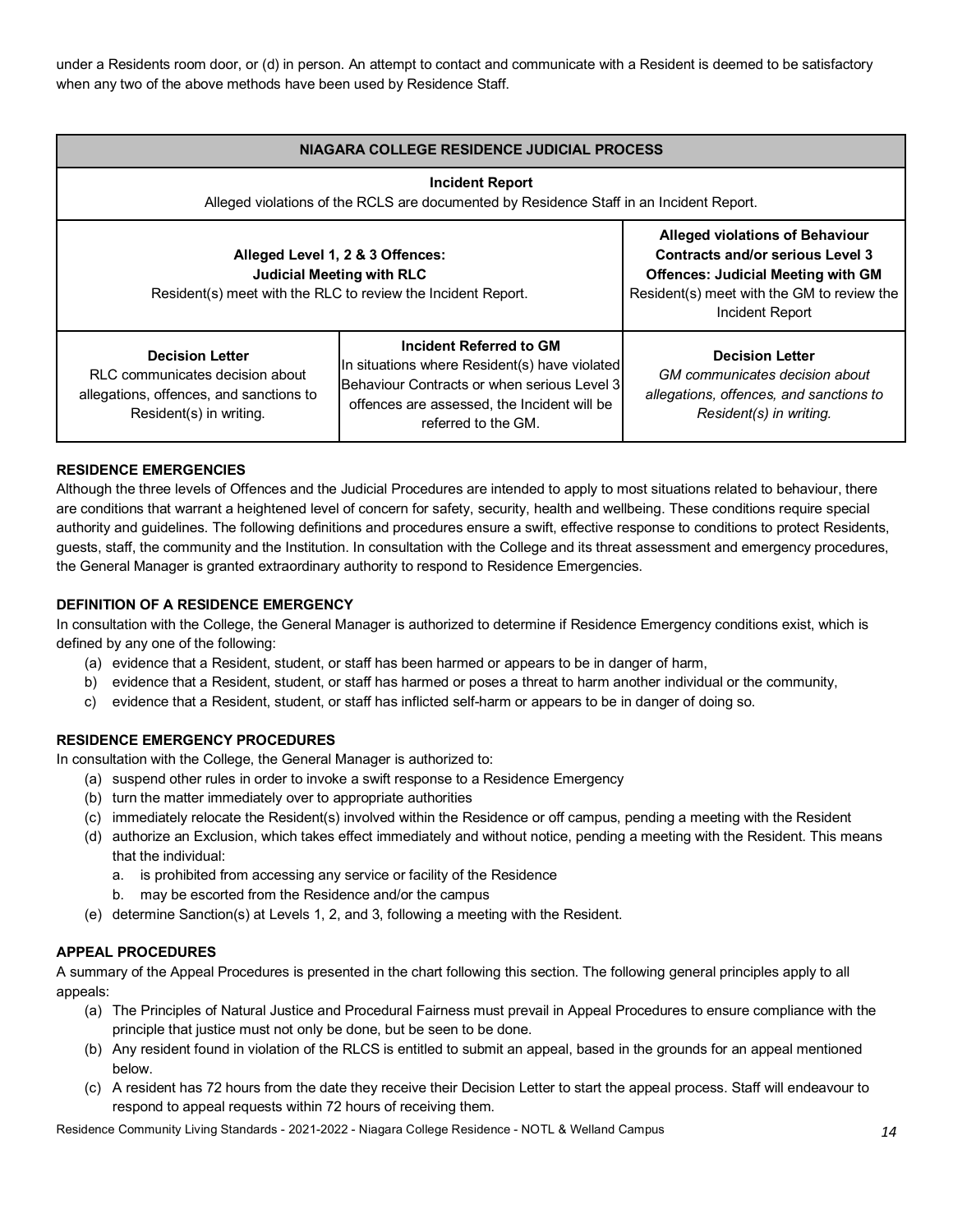(d) Depending on the original decision rendered the appeal process proceeds via one of two processes: the Appeal Process or the Eviction Appeal Process, which are detailed below.

## **THE APPEAL PROCESS**

 Students may choose to follow up with the decision maker by scheduling a meeting in order to better understand the decision or sanction(s) related to their incident. Should a student believe that there are issues with the finding of responsibility or sanctions related to their incident, they always have the right to appeal the decision.

- (a) The Appeal Process is in place for all decisions excluding Eviction.
- (b) Students may complete an Appeal Request Form and submit it to the Residence Office, within 72 hours of receiving the decision letter. The resident requesting an appeal must demonstrate that they have grounds, which includes providing evidence of one of the following items:
	- i. **Bias:** Alleged and reasonable apprehension of bias of the Decision-maker who imposed the sanction(s).
	- ii. **Procedural Fairness:** Alleged substantive failure by the Decision-maker to comply with the Principles of Natural Justice and Procedural Fairness, which may have affected the decision.
	- iii. **New information:** Substantive new evidence which could not have been available to the Decision-maker when making the decision.
	- iv. **Alternative Sanctions:** The resident may request for their sanction(s) to be altered because the sanction(s) assigned are unduly burdensome, either because they are disproportionate to the violation and escalating conduct process, or because circumstances individual to the respondent render the sanction(s) more burdensome than they would typically be.
- (c) Once the Appeal Request Form is received, a Residence Manager other than the initial decision maker will review the appeal request within 72 hours. If the appeal is granted, the GM (or designate) will set-up an Appeal Meeting with the resident(s).
- (d) The individual or committee considering the appeal may, after reviewing the case:
	- i. uphold the findings and/or sanctions;
	- ii. reverse the findings; or
	- iii. reverse or modify the sanctions.
- (e) During an appeal, all sanctions (minus financial sanctions) remain valid until they are reversed or modified by the individual or committee hearing the appeal. Financial sanctions will not be applied until a decision has been made.
- (f) All decisions made in an appeal are final and are not subject to further appeals.

## **THE EVICTION PROCESS**

- (a) If the resident has grounds for an appeal, the resident may complete the Appeal Request Form and submit it to the Director, Student Services (or designate), within 72 hours of receiving the eviction. The resident requesting the appeal must demonstrate that they have grounds, which includes providing evidence of one of the following items:
	- i. **Bias:** Alleged and reasonable apprehension of bias of the Decision-maker who imposed the sanction(s).
	- ii. **Procedural Fairness:** Alleged substantive failure by the Decision-maker to comply with the Principles of Natural Justice and Procedural Fairness, which may have affected the decision.
	- iii. **New information:** Substantive new evidence which could not have been available to the Decision-maker when making the decision.
- (b) Once an eviction Appeal Request Form is received, Director, Student Services (or designate) (or designate) will review the grounds for the appeal and make a decision to either deny the appeal or set-up an Eviction Appeal Hearing. The resident(s) will be contacted within 72 hours to notify them of this outcome.
- (c) If the appeal is granted, the Director, Student Services (or designate) will set-up the Eviction Appeal Committee, which will be comprised of a Student, the Director of Residence Life from Campus Living Centres (or designate), and the Director of Student Services (or designate). One of the members of the Eviction Appeal Committee must be a student, and one member must be a

 member of Residence Senior Management. Residents appealing an eviction will be provided with additional information about Appeal Hearing procedures.

- (d) The Eviction Appeal Committee will communicate a decision in writing to the resident. The committee will review all evidence and may decide to:
	- i. uphold the findings and/or sanctions;
	- ii. reverse the findings; or
	- iii. reverse or reduce the sanctions.
- (e) During an appeal, all sanctions (minus financial sanctions) remain valid until they are reversed or modified by the individual or committee hearing the appeal. Financial sanctions will not be applied until a decision has been made.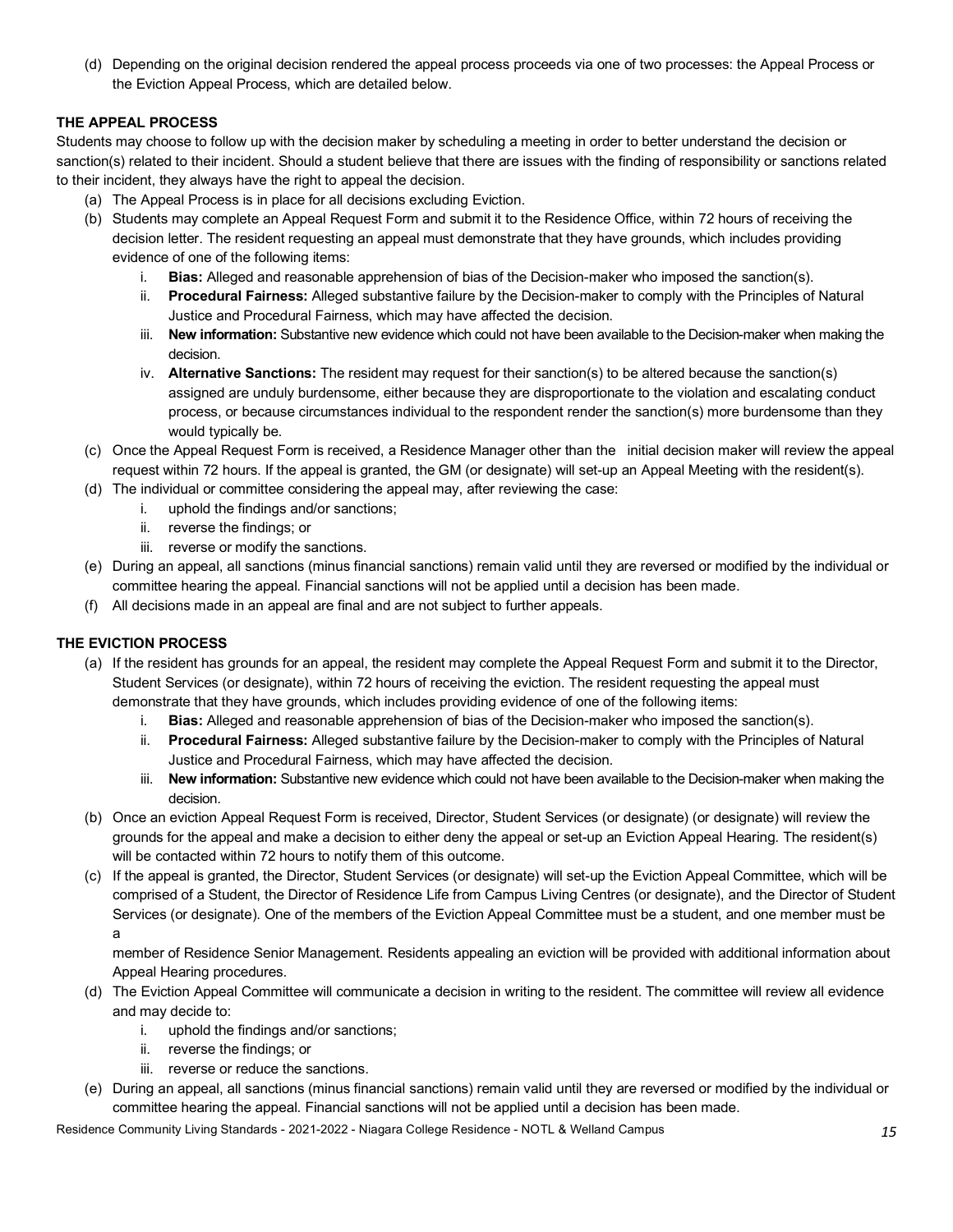(f) All decisions made in an Eviction Appeal Hearing are final and are not subject to further appeals.

## **APPEAL MEETING PROCEDURES (Levels 1 - 3)**

In this section, the resident appealing the eviction is referred to as the appellant.

- 1. The hearing will proceed as scheduled, even if the appellant does not attend.
- 2. The appellant may bring witnesses to the appeal hearing. Participation of witnesses shall be limited to providing evidence and responding to questions from the appeal committee. Witnesses may be present at the hearing only when providing evidence or responding to questions from the appeal committee.
- 3. The appellant may bring one support person to the appeal hearing; however, support persons shall not participate in the appeal unless called on by the Chair to do so. Participants are required to provide the name and relationship of their support person to the Appeal Committee a minimum of 48 hours prior to the hearing.

## **EVICTION APPEAL HEARING PROCEDURES**

 In this section, the resident appealing the eviction is referred to as the appellant and the Residence staff whose decision is being appealed is referred to as the respondent.

- 1. The hearing will proceed as scheduled, even if the appellant or the respondent do not attend.
- 2. The appellant and respondent may bring witnesses to the appeal hearing. Participation of witnesses shall be limited to providing evidence and responding to questions from the appeal committee. Witnesses may be present at the hearing only when providing evidence or responding to questions from the appeal committee.
- 3. The appellant and respondent may bring one support person to the appeal hearing; however, support persons shall not participate in the appeal unless called on by the Chair to do so. Participants are required to provide the name and relationship of their support person to the Appeal Committee a minimum of 48 hours prior to the hearing.
- 4. The appeal hearing shall proceed as follows:
	- a. An initial briefing and review of the case by the committee members;
	- b. Presentation of the case by the appellant;
	- c. Presentation of information by the respondent;
	- d. Subsequent re-examination of either party or any witnesses if required.
- 5. Each appeal shall be considered independently and on its own merits.
- 6. The Appeal Committee will carefully consider only:
	- a. The appeal grounds;
	- b. The evidence supporting the grounds presented orally (during the hearing);
	- c. The written evidence presented in the appeal letter, appeal request form and supporting documents;
	- d. The written evidence presented in the respondent's response submission;
	- e. Any written evidence accepted by the appeal committee from the appellant or respondent during the hearing, providing that the appellant and respondent both had a reasonable opportunity to read, understand and respond to the document.
- 7. At no time should the committee deal with any matter outside the specific concerns set out in the request for appeal.
- 8. The burden of proof in a disciplinary appeal rests with the appellant, who must make a case to convince the appeal committee to decide in the appellant's favour.
- 9. All information reviewed and discussed during an appeal shall remain confidential.
- 10. In addressing the appellant's specific concern(s), the appeal committee should feel free to direct the parties to provide and produce additional material or witnesses directly related to the appeal.